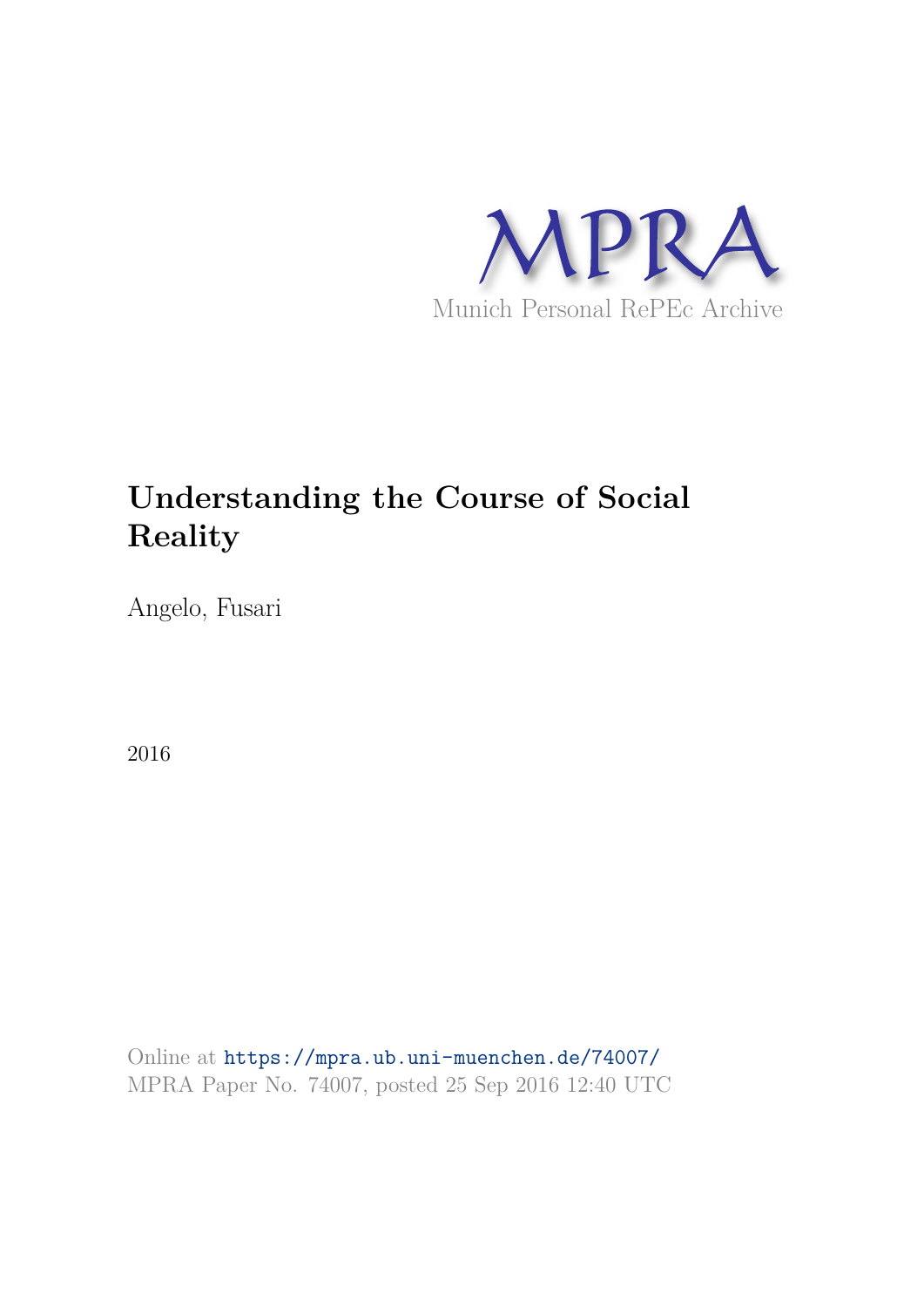Angelo Fusari

# Understanding the Course of Social Reality

The Necessity of Institutional and Ethical Transformations of Utopian Flavour

Angelo Fusari Rome Italy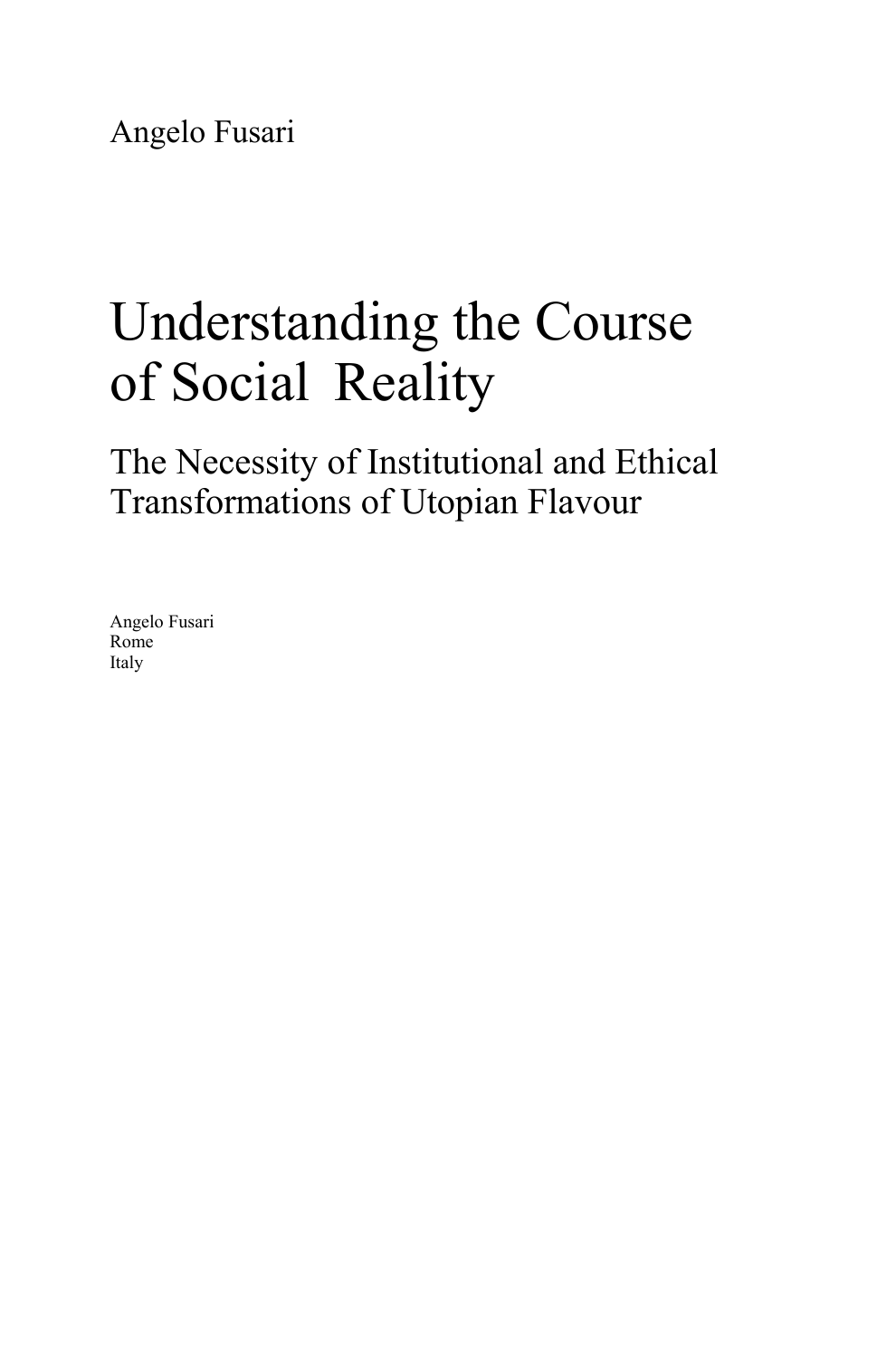### Contents

| 1              |                                                                                                                            |            |
|----------------|----------------------------------------------------------------------------------------------------------------------------|------------|
| $\overline{2}$ | References.                                                                                                                |            |
| 3              | Reference.                                                                                                                 |            |
| 4              |                                                                                                                            |            |
| 5              | A Brief Historical Excursus on the Evolution of<br>Dunatopian Society and Its Institutions. Structural<br>Organization and | 29<br>.36  |
| 6              | Power Forms and Their Practice in Dunatopia. Service Power                                                                 | .37<br>.47 |
| 7              | The Planetary Political System of Dunatopian Society<br>Political Power and Popular Sovereignty. The Question              | .49        |
|                |                                                                                                                            |            |
| 8              | The Roles of the Entrepreneur and Profit Rate;                                                                             |            |
|                | The Circuit of Production, the Abolition of the Wage Company<br>and the Dimension of the Private Sphere in the Dunatopian  | 67         |
|                |                                                                                                                            | 70         |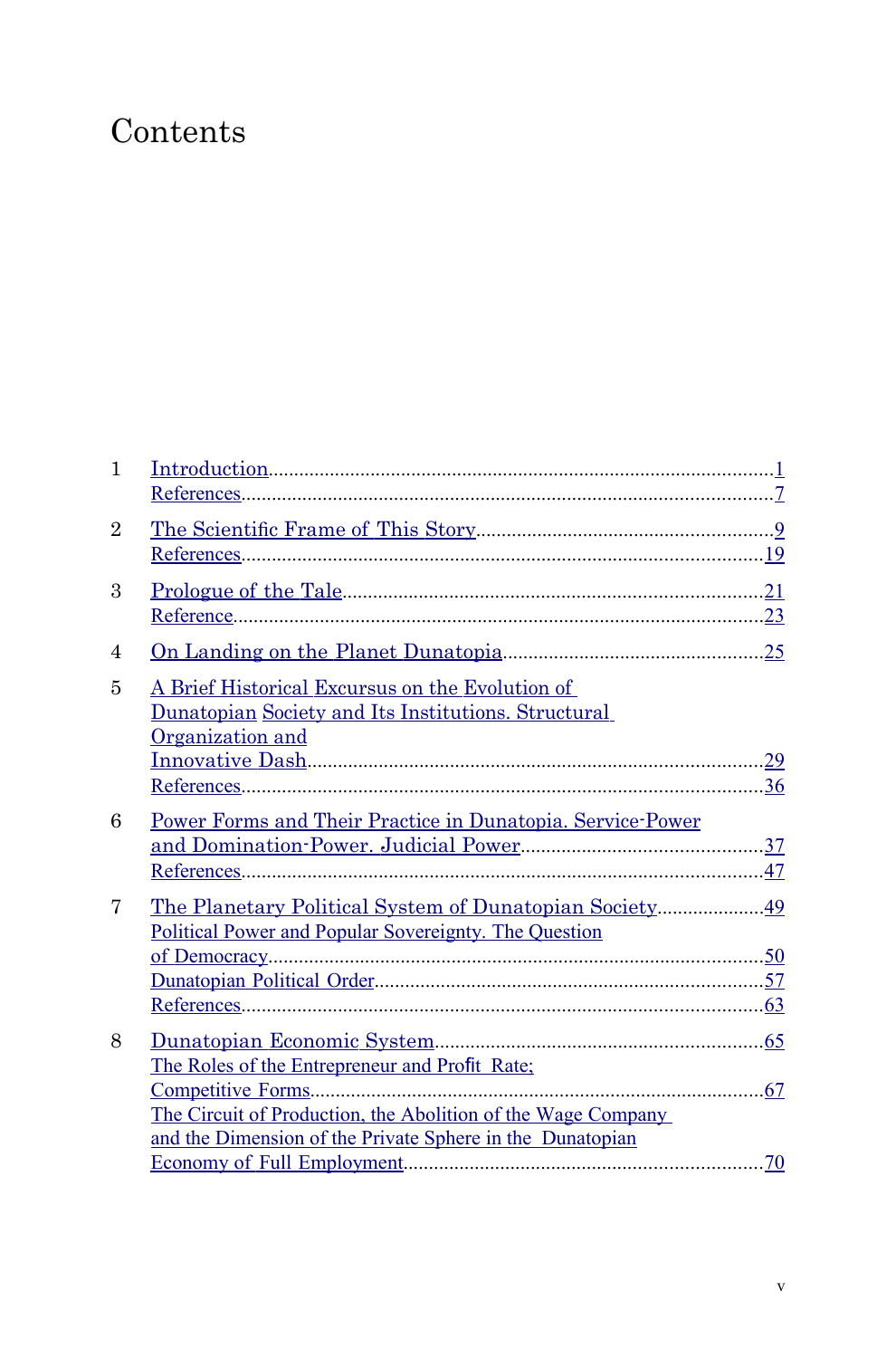|    | The Financing System of Firms, the Abolition of Interest Rates                                                                       |      |
|----|--------------------------------------------------------------------------------------------------------------------------------------|------|
|    |                                                                                                                                      |      |
|    |                                                                                                                                      |      |
| 9  | Non-market Productive Activities and Other Aspects                                                                                   | .85  |
| 10 | The Reasons Why the Ideologies, Political and<br><b>Economical Institutions and Public Interventions on</b><br><b>Earth Obstruct</b> |      |
|    |                                                                                                                                      |      |
|    |                                                                                                                                      |      |
| 11 |                                                                                                                                      |      |
|    |                                                                                                                                      |      |
| 12 | The Ethical Problem on Earth and on Dunatopia. Ethics                                                                                |      |
|    |                                                                                                                                      |      |
|    |                                                                                                                                      |      |
| 13 | On the Transition from Capitalism to Dunatopism115                                                                                   |      |
| 14 |                                                                                                                                      |      |
|    |                                                                                                                                      |      |
|    | Appendix: An Overview on Some Methodological Equivocations                                                                           | .131 |
|    |                                                                                                                                      |      |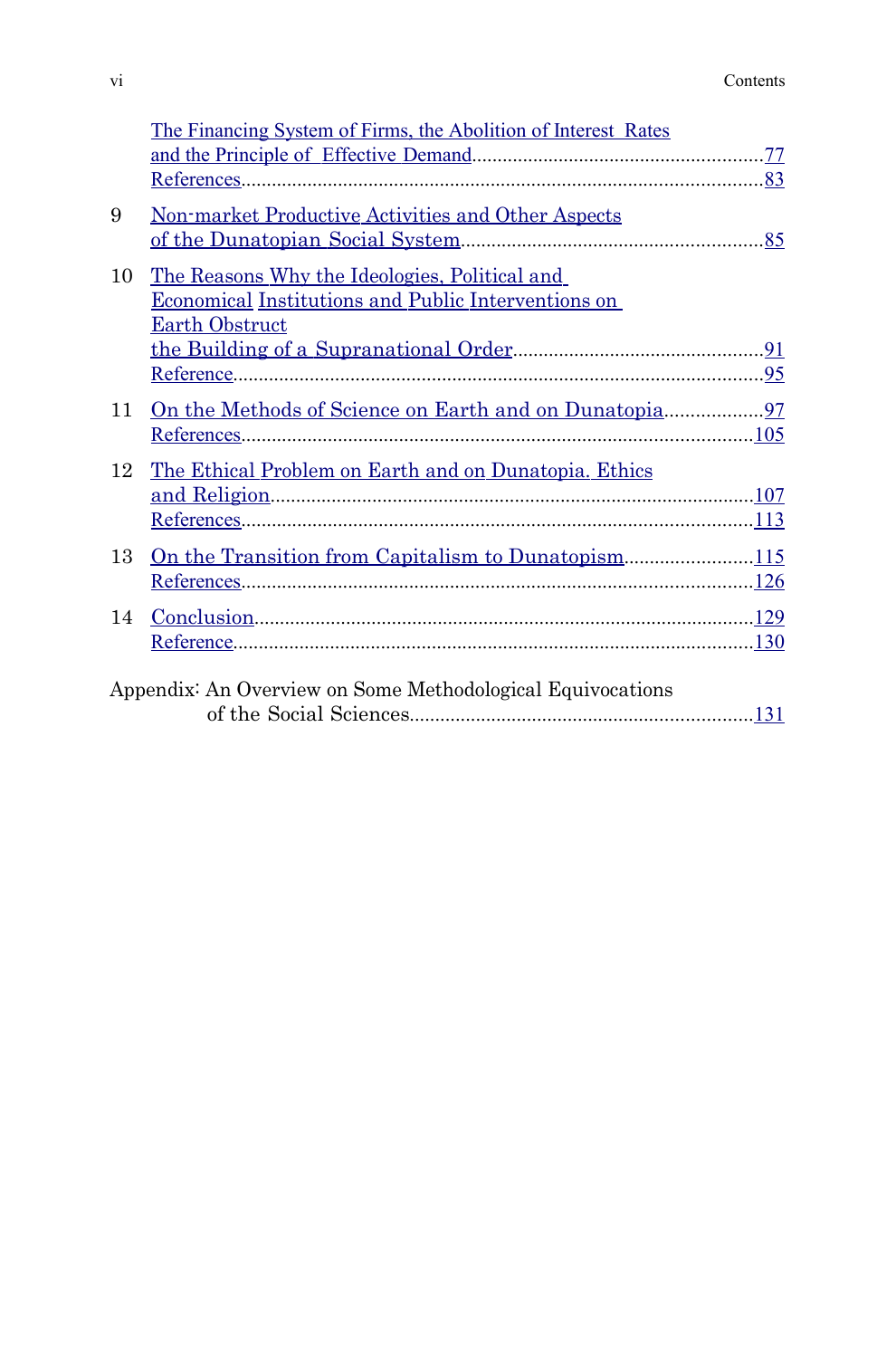#### Chapter<sub>1</sub> **Introduction**

Abstract The primary aim of the present book is to clarify the nature of some basic misunderstandings that afflict both the interpretation and management of modern dynamic societies. The roots of this theoretical and practical confusion are identified with the adoption within the social sciences of the method of observation and verification. This may seem surprising in the light of the fact that the triumph of this method facilitated the emergence of the modern natural (and mechanical) sciences. And in fact, just this success has propelled the extension of the observationverification method into the social sciences, where it is today dominant. The deficiencies of this method in the analysis of social reality are, however, masked by the trappings of scientific rigour imparted, which is often enhanced by additional borrowing of method from the mathematical and formal sciences. It must be recognized that the observation-verification works well when applied to quasistationary societies, where the key hypothesis of the repetitiveness (or quasirepetitiveness) of events typical of the natural sciences is fulfilled. But with the advent of modern dynamic society, itself very much an effect of the great advancement of the natural and formal sciences, the failure of the methodologies of these sciences with regard to the analysis of social reality has become increasingly marked, its consequences ever more devastating. My book *Methodological Misconceptions in the Social Sciences* was dedicated to an accurate analysis of this embarrassing situation and a consideration of ways to remedy it. Unfortunately, the observation-verification method continues to enjoy great prestige in the social studies. This is mainly due to the fact that it is based on de facto situation with regard to established interests and hence enjoys the favor of dominant social classes. The present book, therefore, sets out to provide a simple and clear description of the situation, the related confusion, and the ways to remedy the problem.

**·** repetitiveness Observational view, as congenial to established interests of dom-**Example 2018** The question of method *i* and method for social statics versus the current methods of natural and logic-formal sciences. Social change versus **·** Keywords The question of method A third method for social studies versus the inant social classes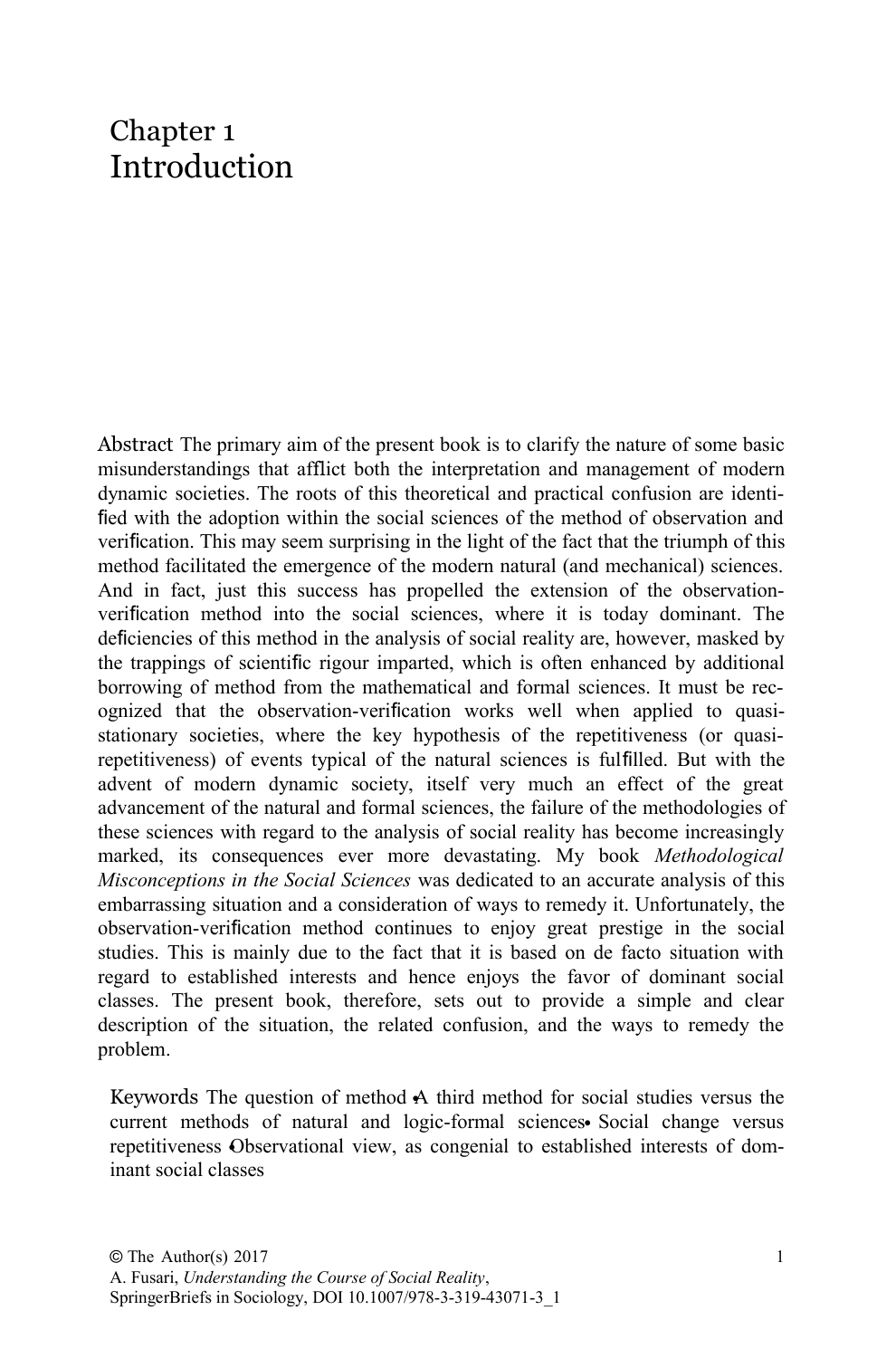This booklet discusses some of the main problems of global society, indicates their roots and offers solutions that will often prove to be necessary. The contemporary world is afflicted and, I dare say, increasingly disturbed by the absence of those solid reference points that are indispensable for the governing of human societies in the face of the great changes caused by ever greater technological progress. We shall see that such global disorientation is not inevitable, for it arises from some basic methodological lacunae of social thought; and we attempt to remedy the situation by way of a methodological revision allowing us, first of all, to define scientifically both solid reference points and the path of their evolution through the various historical ages.

I'll explore various, sometimes amusing applications of results presented in my book *Methodological misconceptions in the social sciences*, <sup>1</sup> which can be considered the scientific foundation of the present essay. A large part of these applications carry a utopian flavor, but they are nevertheless recommendations that arise from the pursuit of a rational and livable organization of modern dynamic societies combined with some substantial ethical improvement. These are recommendations that point to an escape-route from some failures that have always afflicted human societies.

A clarification of the title of this book is indispensable. The expression 'The necessity of...' must not be intended as something that will necessarily happen. The achievement of the organizational necessities that this study underlines may require long lasting and extremely painful processes of trial and error and may even be indefinitely blocked by the opposition of powerful contrary interests, if humanity does not become conscious of those organizational necessities, a consciousness that current social thought seems unable to promote. The quantity of studies carried out and statements put forward in defense or denigration of capitalism made by way of inspiration of the observational method appropriate to the natural sciences is impressive. But the able elusions on the subject that utilize, with a flavor of high scientific substance, the method of abstract rationality typical of logic-formal sci- ences, probably are even more insidious. I'll try to overcome this unfortunate condition of social thinking.

In this essay I will relate an adventure in sidereal space. This literary expedient should facilitate understanding of the arguments and allow the reader to bypass the false problems and useless complications that cluster around the matter on Earth, where reason is largely devoted to improving our skills at treading upon one another's toes. But I suggest to social scientists that, soon after the reading of this introduction and the section that follows it, they turn to the reading of the

<sup>&</sup>lt;sup>1</sup>Students preferring details will probably be irritated by the concise treatment in this essay of problems abounding in theoretical complexity. But this brief essay, which is addressed to nonspecialist readers, is built upon deep and profound studies on such subjects as method, forms of power, economics, politics, ethics and law, as well a detailed historical analysis of social systems and civilizations considered particularly significant for the understanding of the societies in which we are living. For these studies, which also employ advanced mathematical and statistical procedures, see, for example: Fusari (2014, Ekstedt and Fusari (2010), Fusari (2000).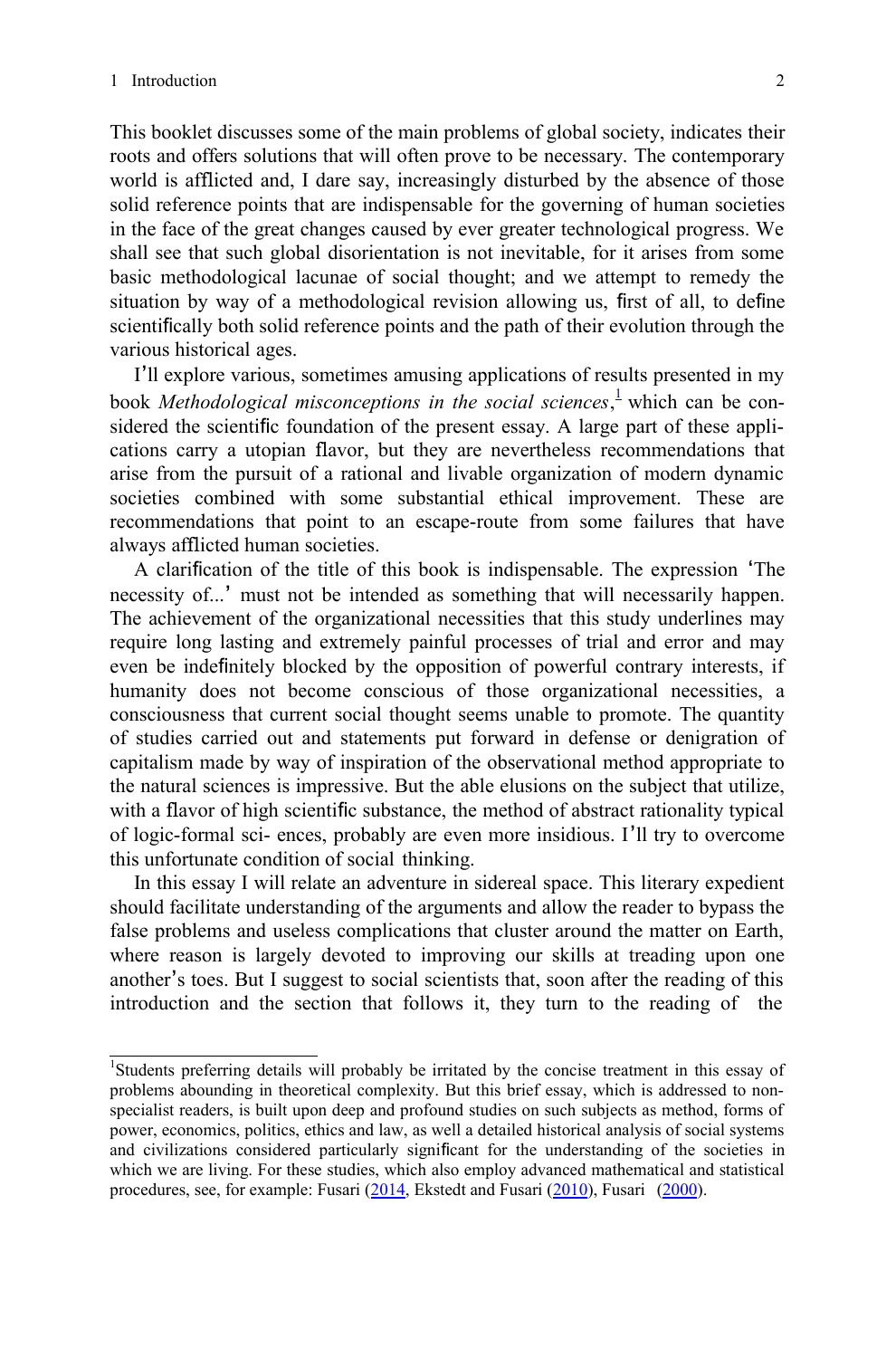Appendix, where some methodological equivocations afflicting social sciences are discussed. Eventually, our sidereal perspective might even prove useful in understanding the needs and habits of extraterrestrial societies that humanity will sooner or later encounter.

We shall narrate a scientific counterpoint, a story of the adventure of science that is topsy-turvy in relation to the world in which we actually live. To be precise, we shall imagine that in the extraterrestrial society where the actions described take place, the development of the social sciences has preceded, influenced and placed breaks upon that of the natural sciences; a marked contrast with our Earth, upon which the very opposite has happened. The point of this conceit is that it facilitates a clear and simple perspective upon the method of the social sciences; this being a vitally important scientific matter that, nevertheless, is all too frequently presented in abstruse and complicated forms by current analyses.

We must consider our extraterrestrial interlocutors lucky; the backwardness of the social sciences with respect to the natural (and mechanical) sciences has, on Earth, reached an alarming level, which causes a technical and cognitive short circuit between the two branches of knowledge, thereby increasingly reducing the human capacity to organize and manage social systems. This transforms technological conquests into instruments of destruction and threatens to destroy the very possibility of life on Earth. The devastating wars and other follies that have troubled human history are without precedent even among the wildest beasts, and this despite man's proud assertion of being gifted with reason, the most important and true form of which—scientific reason—has yielded exceptional technological achievements. $<sup>2</sup>$  Unfortunately, scientific reason is not able to help social relations</sup> because of deep methodological misconceptions.

Never has there existed on Earth a social order able to conjugate social justice, economic efficiency and a high and continuative rate of growth of production; notwithstanding the fact that such an order is perfectly feasible, as Chap. 8 will show. The domination of the economic system and market relations in modern dynamic societies generates very perverted effects. It is distressing to consider the misfortunes, among which the calamity of involuntary unemployment ranks high, that humanity began to procure with great vigor from the time we arrived at the capacity to produce material wealth at a good pace. Such considerations oblige us to dedicate much space to showing how the services of the market may be preserved and yet made into an *instrument* at the service of human societies, instead of acting as a greedy despot exploiting and manipulating men and their things.

The lack of ethical progress from the beginning of social life and in comparison with the immense progress of human knowledge and technological achievements, and despite the great efforts of moralists and the religious, is astonishing. We shall

<sup>&</sup>lt;sup>2</sup>A great student of history wrote: "Indeed history is no more than a list of the crimes, the follies and the misfortunes of mankind" (see Gibbon 2000, p. 81). This will oblige us, much later in the essay, to address some objections to the famous booklet by Erasmus of Rotterdam, 'In Praise of Folly'.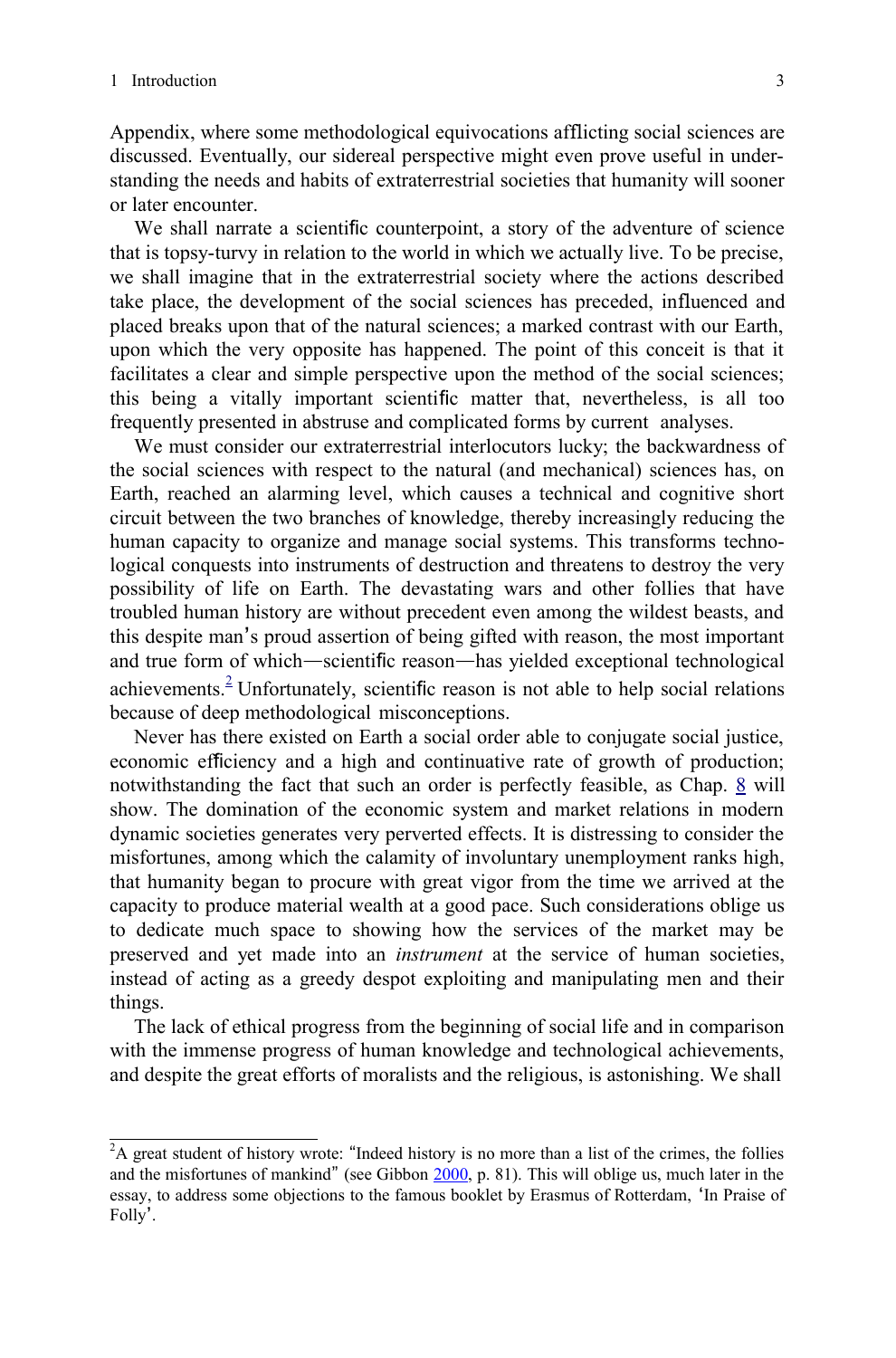see that it is possible to reduce this gap; more precisely, we shall see that it is possible to scientifically develop a large proportion of ethical questions and, in this way, to lead man to virtue through rules suggested and approved by reason. In fact, it can be shown that the rational and efficient organization of social systems cannot be achieved in the absence of some fundamental ethical imperatives. The knowl- edge of these imperatives allows the moderation of even the sharpest human conflicts, caused by collisions among personal interests as well as among different civilization forms: conflicts against which the golden rule of reciprocity and the love for one's neighbor are impotent, as everybody is inclined to reciprocate and love according to his own way and convenience. Unfortunately the dominant social thought denies the possibility of scientifically treating ethical values; and this feeds a growing *ethical vagueness* in the modern dynamic and global society that thwarts the efforts of moralists and the religious. $3\frac{3}{2}$ 

Human virtue is strongly influenced by the character of social organization, in particular the forms of power. If we assume, under the influence of observational methodologies, that the forms of power are inevitably obliged to assume the usual dress of domination-power, instead of service-power, Machiavelli's teaching becomes irrefutable and the dominated people can choose only between rebellion and, as indicated by Guicciardini, managing in the light of particular and personal interests. Any pulpit is impotent against the consequent corruption: the preachers of virtue are condemned to throw their words to the wind and their listeners are kept in check by spontaneous behaviour and the working of Mandeville's paradox. $4$  At least this is so if we are unable to propose some rules and organizational forms that lead to the uprooting of domination-power and the corruption that it forges, in favor of what we denominate service-power.

Everywhere we turn our eyes, we see that domination-power darkens and holds in subjection the liberating force of reason: in the life of the man in the street and in the work of great statesmen, legislators, judges, businessmen and administrators. Unfortunately, the fact that existing social relations and the whole of history are deeply permeated by domination forms means that the prevailing mere observa- tional method implies the acceptance of domination-power; this clearly shows that such a method, if used in the investigation of society, acts as a distorting trap.

Volumes have been written reproving the exploitation of man by man and tremendous revolutions have been set in motion in order to do away with it; but the problem has never yet been faced with due clearness on the more general question of the degeneration of the forms of power into relations of domination, of which

<sup>&</sup>lt;sup>3</sup>L. Pellicani, in the final chapter of his main work, expressed great concern for the instability that modern dynamic societies derive from the chronic instability of ethical values (See Pellicani 1988). An instability that, we add, is largely fed by the growing scientific vagueness on ethics.

<sup>&</sup>lt;sup>4</sup>Such a paradox underlines "the baseness of the ingredients that taken together give the healthy mixture of a well ordered society" and, as Mandeville puts it in his poetical account of the discontented beehive: "so every part was full of vice, but the whole were a paradise… and… living in the comfort in the absence of great vices is a useless UTOPIA" Mandeville (2000), pp. 4, 13 and 20.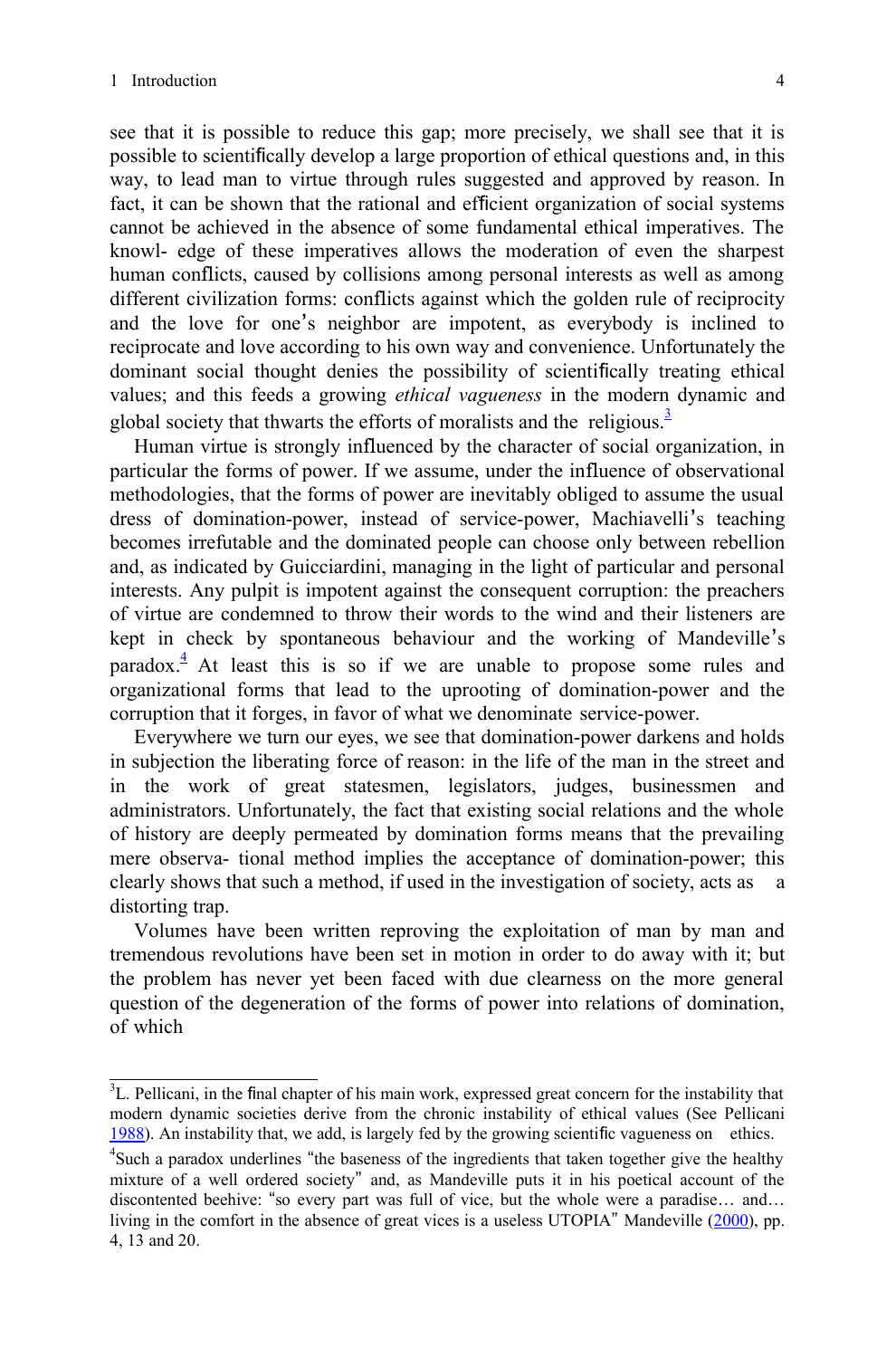exploitation is one of the consequences. The result has been that, notwithstanding the best intentions of so many would-be liberators, these revolutions have invariably constructed new systems of domination and exploitation. A well known booklet by G. Orwell gives a wonderful representation of such behavior. $\frac{5}{5}$ 

This deceit has perhaps reached a terminal point. The conquests of the *open society* have stirred up a great wish in the mind and heart of humanity, a desire for individual freedom. Such a wish, stimulated by subjective feelings and supported by the objective evidence that individual freedom is indispensable for selfpropulsive development, will raise a violent wind of renewal in global world, mainly in the immense districts where the individual has never hitherto had importance. Power forms will be the main casualties of the hurricane, which must therefore be violent and promises uncertain outcomes. We have to fear, but not despair. It is possible to do much better within the open society, which constitutes the most brilliant and promising social form that man has built till now. But the feelings and ethical impudence that have given rise to the open society can also wither it, while its frenetic pace threatens to crush humanity, its author, if an institutional, methodological and cultural revolution does not circumvent those feelings and teach humanity the way to govern its pace and direction.

The considerations above oblige us to dedicate a brief reference to the most embarrassing and depressing phenomenon that wraps itself around and within human life: *the evil in the world*. Such a phenomenon has been intensively discussed and analyzed by theologians, philosophers, historians, psychologists, psychoanalysts, etc., but their discussions have been almost entirely in vain, for this is a problem without univocal solutions. In Voltaire's *Candide*, James the Anabaptist says: "It seems that men have partly corrupted nature; they have not been born as wolves but wolves they have become. God has equipped them neither with twenty-four pounder cannon nor with bayonets; but they have built cannons and bayonets to destroy themselves. To this account I could also add bankruptcy and justice that takes possession of bankrupts' goods to subtract them to creditors".<sup>6</sup> What are the reasons behind so much self-damaging behaviour? A number of philosophers have stated that man is by nature good but human institutions have transformed his natural goodness into instinctive aggressiveness and wickedness; but the reason why human goodness has given rise to such wicked institutions is not clarified. Others take the opposite stance, arguing that human nature is predomi- nantly and irreparably infested by bad instincts, and they deduce from this that humanity must be subjected to vigilant surveillance and governed with cynicism and deceit or at least, and according to Augustin of Hippona, guided toward the *De Civitate Dei.*<sup>7</sup>

<sup>&</sup>lt;sup>5</sup>See Orwell (2008).

<sup>&</sup>lt;sup>6</sup>See Voltaire (2006), p. 26.

<sup>&</sup>lt;sup>7</sup>See Augustin of Hippona (2000).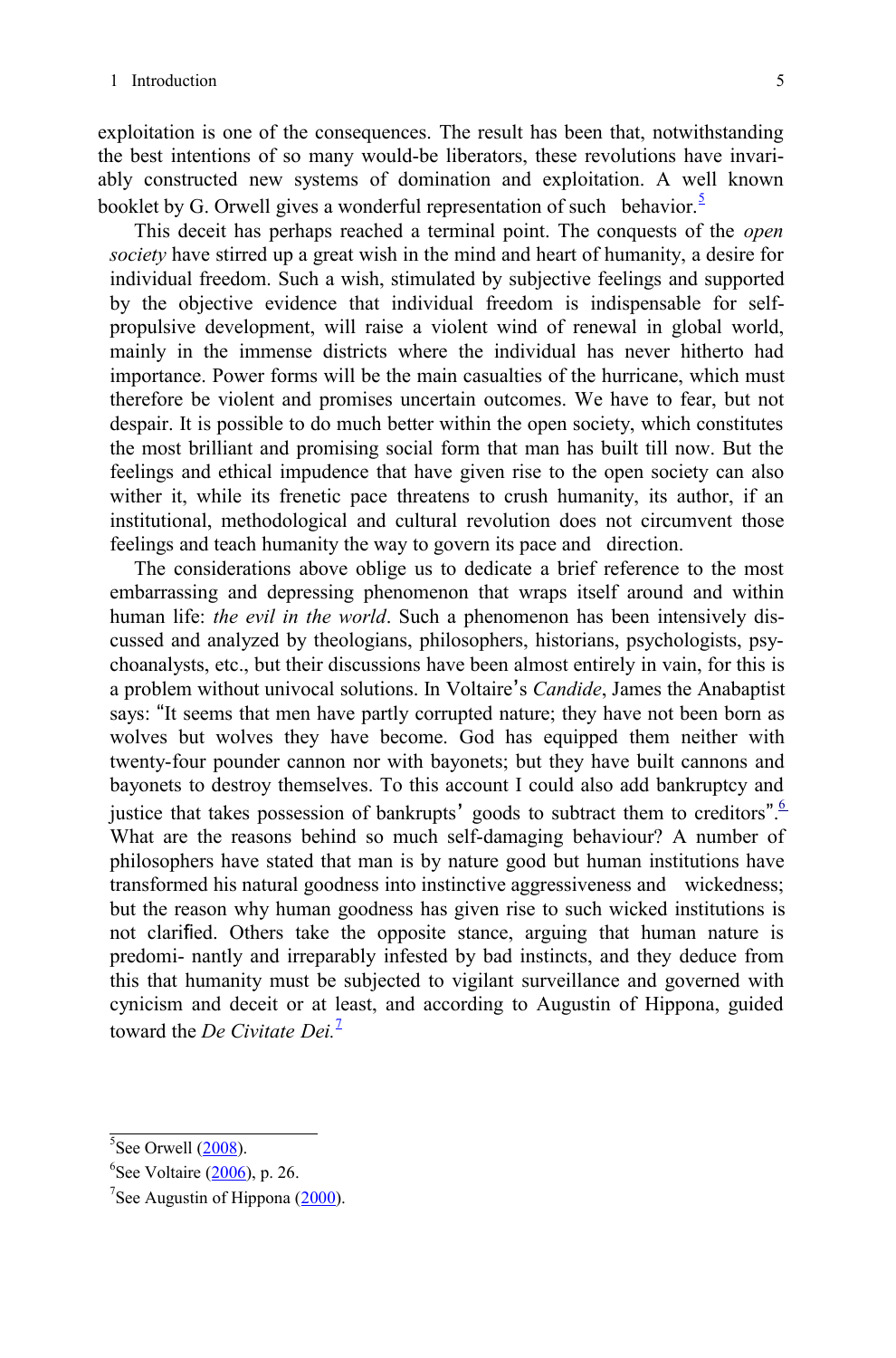It seems to me that those arguments are not convincing. History shows, at every time and in every place, that humanity is by nature good and bad, the author of great rushes of generosity and of much greater wickedness. Logic and common sense suggest that such behavioural and existential dualism is an inevitable result of the limitations afflicting human nature. Well, in observing such mixtures of virtue and wickedness, students cannot avoid acknowledging that the human propensity to make mistakes due to our cognitive limitations together with our 'freedom' to make the most atrocious errors is coupled with the human potential to scientifically understand the problems of the world and to so gain knowledge exponentially over time. Such potential is an important means for spiritual and material growth; but to be able to operate it is necessary that men are strictly subjected to the consequences of their actions, that is, are 'responsible' for them; in other words, it is required that in the use of command-power the notions of 'service' and 'responsibility' replace that of 'domination'. Unfortunately, a number of institutions and even ethical principles have been shaped much more under the influence of bad instincts than with the purpose of promoting 'responsibility' and thereby increasing generosity and mutual well being. The notion of 'responsibility', which should be a cornerstone of the studies on social systems and of the teaching of educational institutions, is for the most trampled on and ridiculed. And, alas for the large majority of moralists, 'responsibility' finds systematic applications almost only through the automatisms of the competitive market, their great enemy.

There is a great need of reason where the winds of passions and interests blow with strength, as is the case in social reality. But here it is important to underline the distinction between individual reason, which often acts as the servant of bad instincts, and scientific reason, which represents (as just seen) an important means for the improvement of human conditions but is subject to ambiguity if not based on steady and reliable methodological foundations. Unfortunately, social thought is lacking when it comes to method; largely in consequence of that the role of science in ethics is explicitly denied by the large majority of scholars. In effect (and as Chaps.  $11$  and  $12$  will show), current social teaching is constrained by the strait- jackets of being or daydreaming of what ought to be, and remains distant from any solution of the crucial methodological question for social science: how to combine *being* and *doing,* observational and organizational aspects but avoiding that the second is overwhelmed by the first.

 This essay is intended for an audience of rational people, in particular, the vast majority who are dominated by (and suffer the exploitation of) forms of power. It should also benefit those who consume their energies in pathetic attempts of domination; for even if they succeed in such a difficult task, they are forced to wear themselves out even further in defending the paltry privileges they have grasped and to suffer the humiliations inflicted on them by higher-ranked rulers. I take the liberty of reminding my readers who belong to the dominating class of Rousseau's warning: "he who thinks to command others is no less enslaved than them".<sup>8</sup> The

<sup>&</sup>lt;sup>8</sup>See Rousseau (1962), p. 4.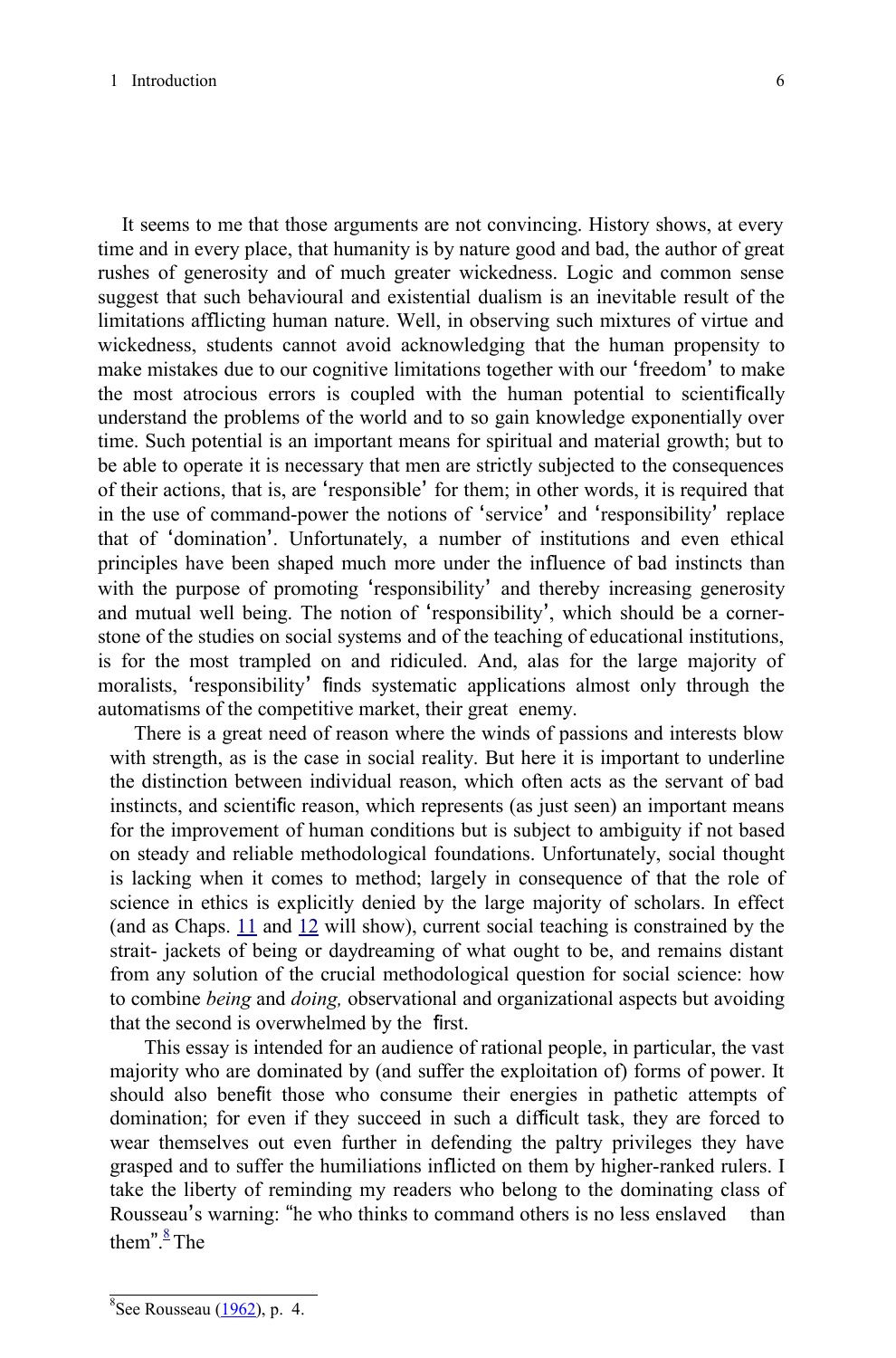present book is, however, primarily addressed to the following two audiences: scholars and men of action engaged in solving the ever more complicated problems of human societies; and enthusiastic young people, humiliated but not defeated by their vain pursuit of crazy utopias, and whose enthusiasms may be durably brightened only by aid of the torch of some institutional design illuminated by science. T. Nagel has written: "the problem of planning institutions able to warrant the equal importance of every person without charging on individual unacceptable obligations has not been solved yet".<sup>2</sup> Here we shall attempt to show that it is possible to organize social systems in such a way that, in Nagel's terms, both the resulting satisfaction of the impersonal motivations of each individual and the satisfaction of personal motivations will be very high.

#### References

- Fusari, A, (2014), *Methodological misconceptions in the social sciences. Rethinking social thought and social processes*, Springer, Dordrecht, Heidelberg, New York, London.
- Ekstedt, H., & Fusari, A. (2010), *Economic Theory and Social Change*, Routledge, London, NewYork.
- Fusari, A. (2000), *The Human adventure. An inquiry into the ways of people and civilizations,* Rome: SEAM editions.

Gibbon, E. (2000), *The history of the decline and fall of the Roman Empire.* Milan: Mondadori.

Pellicani, L. L. (1988). *The genesis of capitalism and the origins of modernity.* Milan: SugarCo.

Mandeville, B. (2000). *The fable of the bees.* Rome-Bari: Laterza & P. Hart, Ed, Hardmondsworth: Penguin, 1970.

Voltaire (2006, *Candide.* Milan: Feltrinelli.

Augustin of Hippona (2000). *De civitate Dei.* Rome: Città Nuova Editrice

Rousseau, J. J. (1962). *Contract social.* Brescia: Editrice La Scuola.

Nagel, T. (1998), *I paradossi dell*'*uguaglianza. Una proposta non utopica di giustizia sociale.*  Milan: EST Il Saggiatore, and *Equality and partiality*. New York: Oxford University Press, 1991.

Orwell, G. (2008), *Animal Farm. A fairy story*, London: Penguin Books.

<sup>9</sup>See Nagel (1998), p. 13.

Chapter 2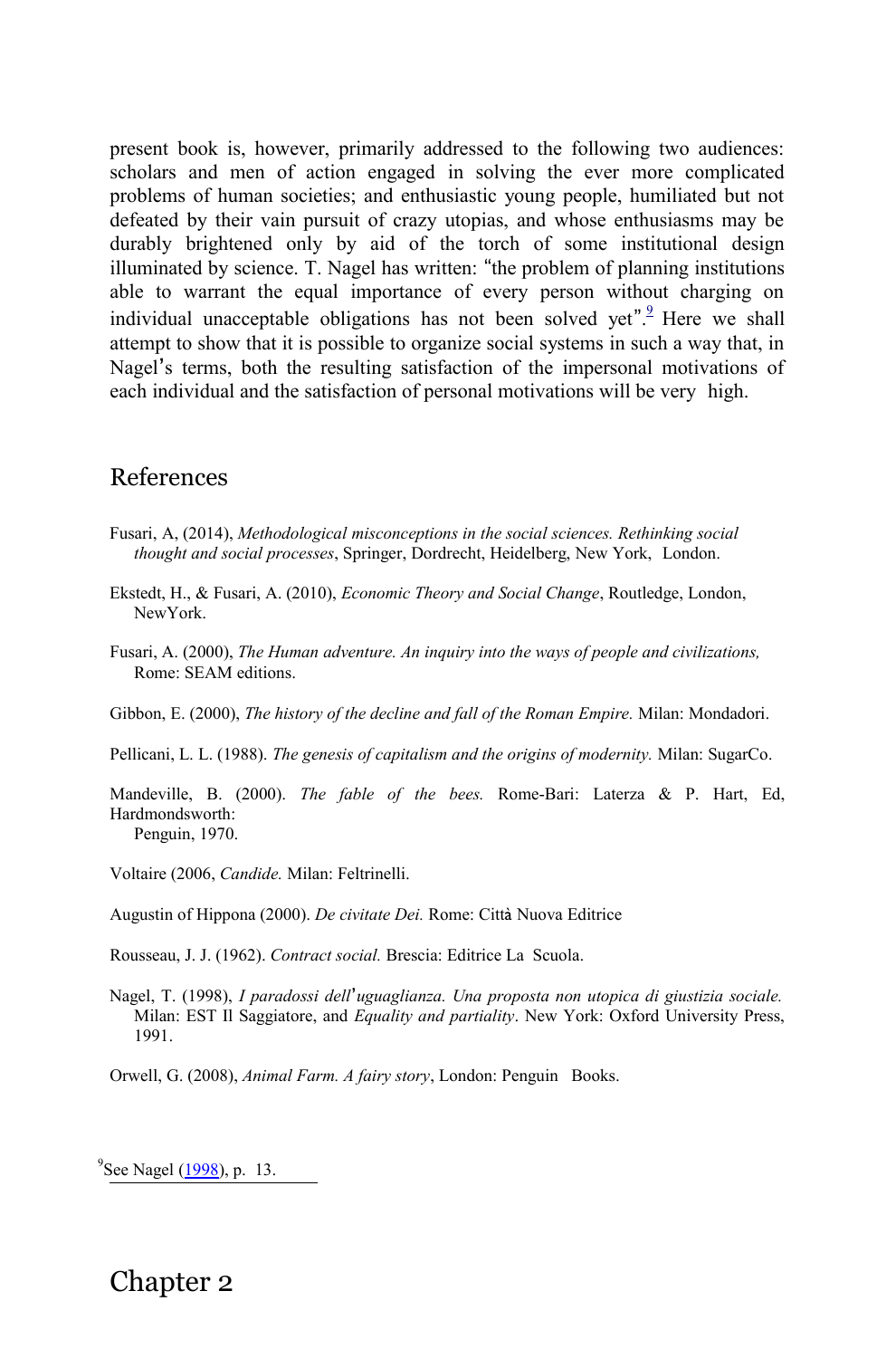#### The Scientific Frame of This Story

Abstract Social studies cannot abstract from reality, as do mathematics and the logical-formal sciences, for the investigation of reality is precisely their object; yet nor can they adhere strictly to reality, as does the observation-verification method. Put another way, while too great abstraction passes over the object of the social sciences, the ever intensifying rate of social change precludes employment of an observation-verification method based upon the repetitiveness (or, in biology, the quasi repetitiveness) of events. Social reality is the product of the organizational action of man and his inventiveness, yet it is also deeply rooted in the basic content of situation. It follows that the method appropriate to the analysis of social reality must combine the observational and organizational views, thereby encompassing the realms of both being and doing. Moreover, that method must be able to distinguish organizational necessities from choice-possibility and creativeness. This distinction is indispensable if we are to hope to discern the different currents and contributory streams within the flow of social change and capture basic and longlasting aspects of social systems. In this chapter we identify those basic elements fostering duration and those initiating the propulsive forces of social systems. These elements are denom- inated, respectively, functional imperatives and ontological imperatives. We also underline the role of long-lasting choices in the history of civilizations. This allows us to make two steps. Firstly, to show how functional imperatives change over long periods, with their nature at any particular moment indicative of a particular historical age. Secondly, to delineate a theory of social and historic processes founded on the operation and interaction of functional imperatives, ontological imperatives and civilizations. Our methodological discussion encompasses also ethical values. These results are in stark contrast to the ethical relativism that contemporary analyses are obliged to embrace due to the innate incapacity of observation verification method to allow a scientific treatment of values. Our methodological approach also takes note of the nature of forms of power and other organizational aspects of social systems.

**· · ·** imperatives and historical ages Ontological imperatives civilizations Deep views • Organizational necessities Choice-possibility • Creativeness • Functional **· ·** Keywords Galileian dispute Social change Observational and organizational confusion on ethics

Chapter 3 Prologue of the Tale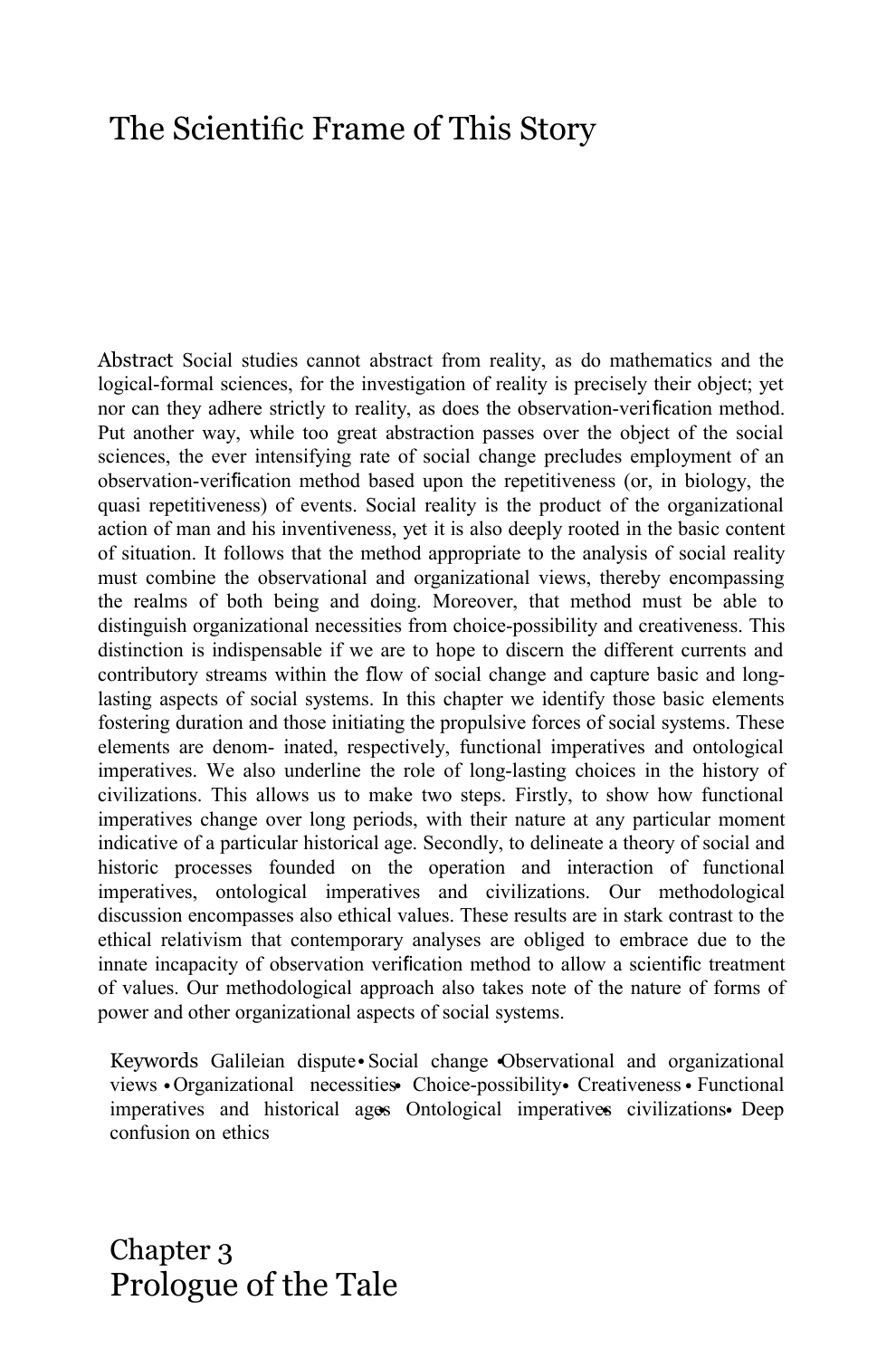Abstract The prologue gives at first the reasons that have suggested and hence stimulated this research: a list of some main problems that trouble modern societies and underlines the urgency of remedying the growing incapacity of the social sciences to deal with them. The aim is to contribute to the birth of a science leading to the organization and management of a social order able to give solution to those problems. This highlights, among other things, the role and in some sense the necessity of a utopian attitude, but one concerned in a strict confrontation with reality. An attitude, that is, quite different from ingenuous utopianism or utopianism used as a pretext, which have discredited utopia owing to the associated failures and disillusion and new kinds of exploitation.

Keywords Migrations · Unemployment · Fundamentalism · Utopia · Feasible and necessary utopias

#### Chapter 4 On Landing on the Planet Dunatopia

Abstract An analytical expedient is utilized to illuminate the nature of earthly problems: a confrontation with a twin planet of the Earth that is governed by a more enlightened social science and organization. More specifically, in order to aid comprehension of the arguments of the book we imagine an extraterrestrial society where the development of the social sciences has preceded that of the natural and logical-formal sciences, rather than—as is the case on our Earth—the other way around. Our confrontation between the organizational social forms and respective histories of our two planets points the path forward that we will follow in subse- quent chapters.

Keywords An analytical expedient **·** The twin planet **·** Initial exploration **·** Dunatopian culture **·** A friendly people **·** A mild nature

Chapter 5 A Brief Historical Excursus on the Evolution of Dunatopian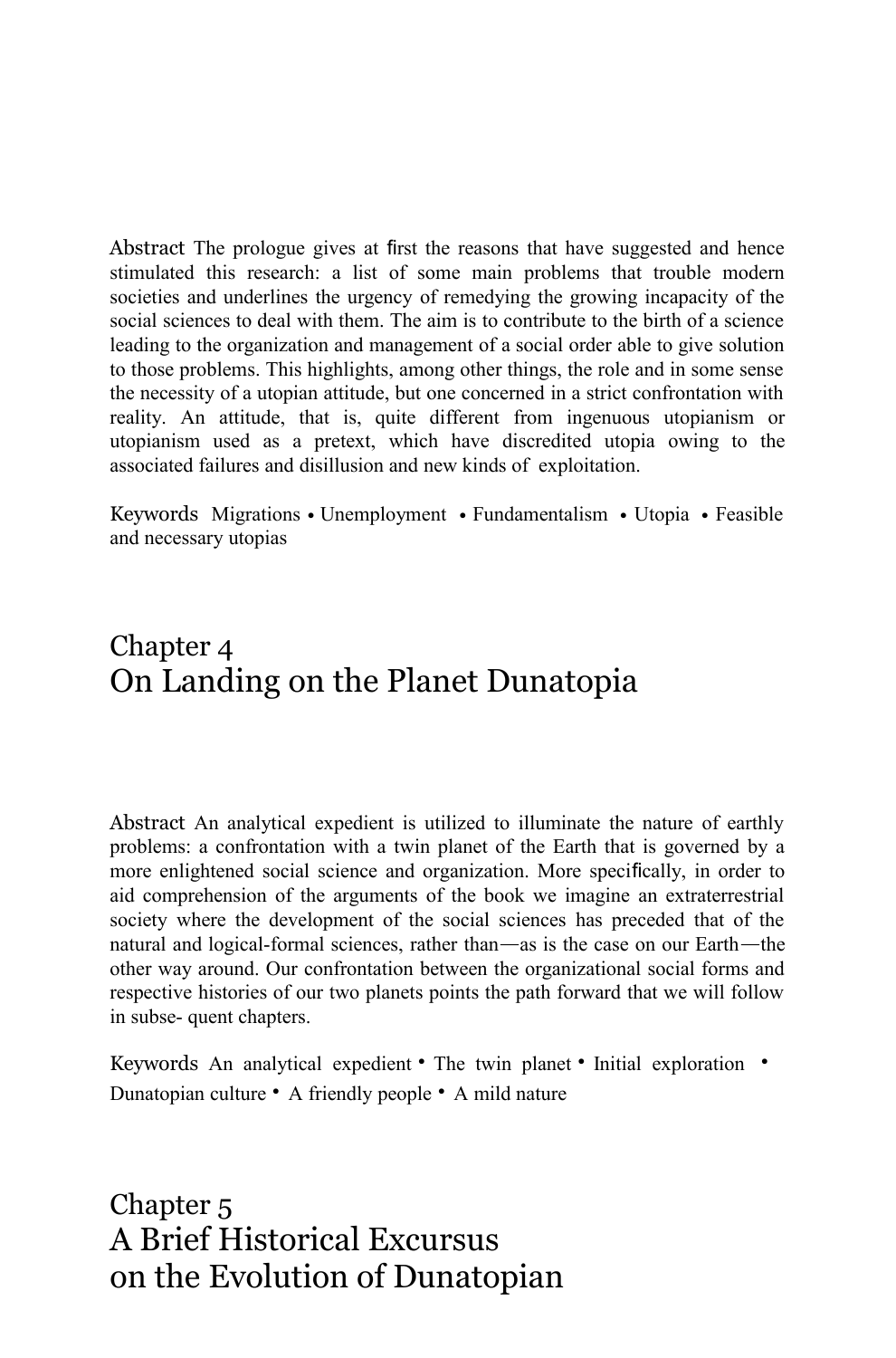#### Society and Its Institutions. Structural Organization and Innovative Dash

Abstract Here we survey and discuss the institutional history of the new planet, which unveils an organizational evolution opposite to and much more judicious than the variegated institutional orders that have been built at different times on our Earth. As it happens, the geography of the new planet favored a rapid and almost complete unification of the country, some few peripheral areas notwithstanding. The initial result was the arising of a bureaucratic and centralized empire, which was distinguished by high stationary efficiency, but unable to develop further. The situation thus attained saw a well-equilibrated but stationary social order constantly threatened by various small but aggressive and dynamic neighboring communities. This threat convinced the ruling class of the empire that it was necessary to sub- jugate these communities; but this proved impossible. Moreover, the long period of warfare that resulted made evident to this class the fragility of the almost stationary imperial order. Greatly concerned, the emperor established a committee of social science students to investigate the possibility of embodying within the imperial order such institutions and ethical features that were deemed responsible for the surprising dynamism of the neighboring peoples. A great reformation was promoted to incorporate, internalize, and embody the resulting design. It was clearly under- stood that this reform required development of the following factors: a new role for the initiative of the individual, this being a main source of versatility, diversification and gratification; the decentralization of decisional centers; the ferment of dissent and pluralism; tolerance as opposed to the forced consent, homologation and indoctrination practiced by the hitherto bureaucratic and centralized empire. In a parallel line of its report, the committee urged the importance and possibility of conciliating the structural order, in which the empire excelled, with the innovation, behavioral versatility and motivation of neighboring communities. The above cir- cumstances made it evident to all concerned that the idea of warranting equilibrated relations among sectors is a senseless proposition as it would imply the building of tedious and stationary societies. Some hegemonic sectors must always exist as an effect of the development process in the presence of human knowledge that is limited by definition. Humanity must discover a design that integrates and foster the development of both the calmness of reason and the madness of creative processes.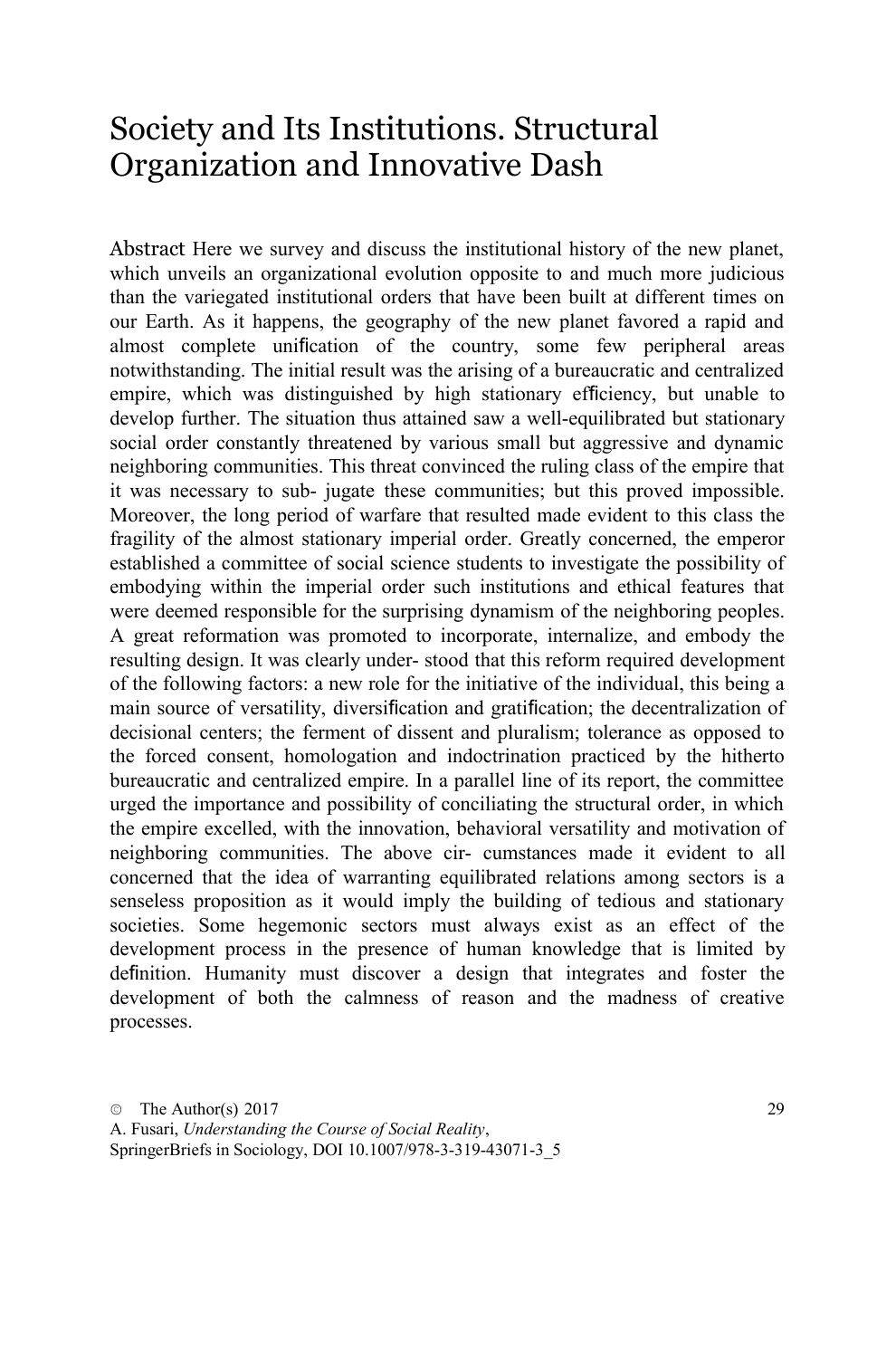The evolutionary path of non-omniscient people is characterized by innovative dash followed by structural organization.

Keywords Institutional orders **·** Centralized-bureaucratic orders **·** Homologation **·**  Institutional decentralization **·** Versatility and diversification **·** Pluralism **·** Tolerance **·**  Evolutionary push **·** Innovative dash **·** Structural organization

### Chapter 6 Power Forms and Their Practice in Dunatopia. Service-Power and Domination-Power. Judicial Power

Abstract This chapter discusses the forms of power within societies, the particular modes of which strongly influence the character and behavior of domination forms and the ethical substance of social orders. It is made clear why it is imperative that the treatment of this delicate topic is based on the organizational point of view. The chapter also shows both the absurdity of the observational view in the social sci- ences and the reason why such absurdity persists, which is related to its implicit and supine acceptance of the hegemony of the dominant social classes. The need for a smooth passage from the bureaucratic and centralized or autocratic organization of the almost stationary old empire to a social organization that is able to develop steadily, and without succumbing to the explosive voraciousness of neighboring particularistic communities, obliges us to engage in an accurate meditation on the power forms prevailing in both cases. History shows that whatever the character of the organizational forms of societies, they have always been governed by domination-power, that is, a form of power that feeds subjection, arrogance and dejection. To reverse this situation, we oppose to domination-power the notion of service-power, that is, a power to which correspond functions clearly defined and severely subjected to well defined responsibility criteria for decisions taken and their results. Service-power entails that the discretionary power, which is inevitable in a world troubled by incessant changes, neither implies nor legitimates free will. It is of great importance that social organization rests on the basic notions of responsibility and service. In fact, the notion of service stimulates the sentiment of

duty, while responsibility ensures motivation and satisfaction for what an individual does. Service-power is a primary vehicle of morality, efficiency and satisfaction, while domination-power is a main cause of acrimony, discontent and depravity. We underline the abuse of power that afflicts the administration of justice, with a consequent injury of the proclaimed principle of the equality of all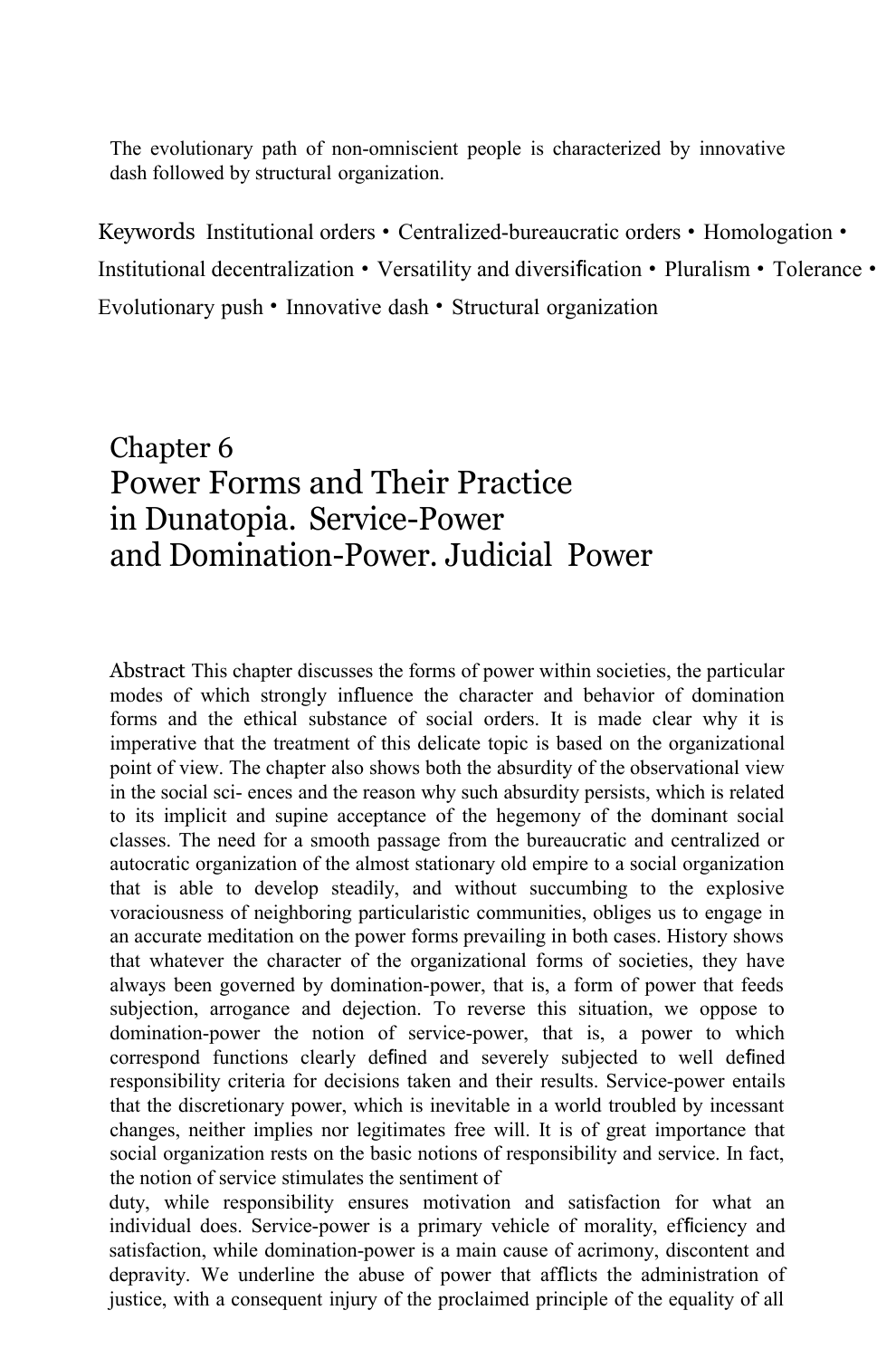before the law. We also demonstrate the falsity of the defense of the free will of judges as essential to their independence and show that the contrary is true: independence in decisions both implies and generates responsibility for decisions taken, thereby avoiding degeneration in the use of command power. Finally, we highlight that success of the fulfilled functions, as a counterpart of the attribution of responsibility, does not

 $\circ$  The Author(s) 2017 37 A. Fusari, *Understanding the Course of Social Reality*, SpringerBriefs in Sociology, DOI 10.1007/978-3-319-43071-3\_6

### Chapter 7 The Planetary Political System of Dunatopian Society

Abstract Further deepening of our reflections on the question of power must primarily concern political power, the supreme form of power entitled to use a binding force to impose the respect of law. Only elementary and primitive societies may dispense with this supreme command power and trust in the guiding power of tradition, the so called 'power of society'. Those philosophies proclaiming the extinction of state power are senseless. The real problem we face stems from the need to control political power. To this end, we need to consider state power from the perspective of the transformation of rude forms of domination-power to service-power; a transformation that, as far as I am aware, has never been properly considered by social thought. For social thought has at most predicated the abolition of power—a statement that, due to its impossibility, has represented in practice the best possible intellectual defense of dominationpower, the hegemony of which is reinforced by the observational methodology that induces people to accept domination-power under the strength of the observation of the continual presence of such a power in history. A substantial way of controlling political power seems to be offered by the notion of 'popular sovereignty' as the expression of a so called 'general will'. But to give strength to such a notion it is necessary to define in a scientific (objective) way the content of the presumed general will. This is possible if we take recourse to the notion of organizational necessities, as expressed by functional imperatives and the associated social order. Note that such idea of the political power is something different from the notion of democracy. Democratic procedures concern choice possibility, not organizational necessity, which latter is rather a matter of science. The assertion that *consensus facit iustum* may cause great equivocations: the dominant classes can persuade people to give consent to the violation of important organizational necessities if they contradict the interests of those classes. This chapter continues with the presentation of an organizational design that concerns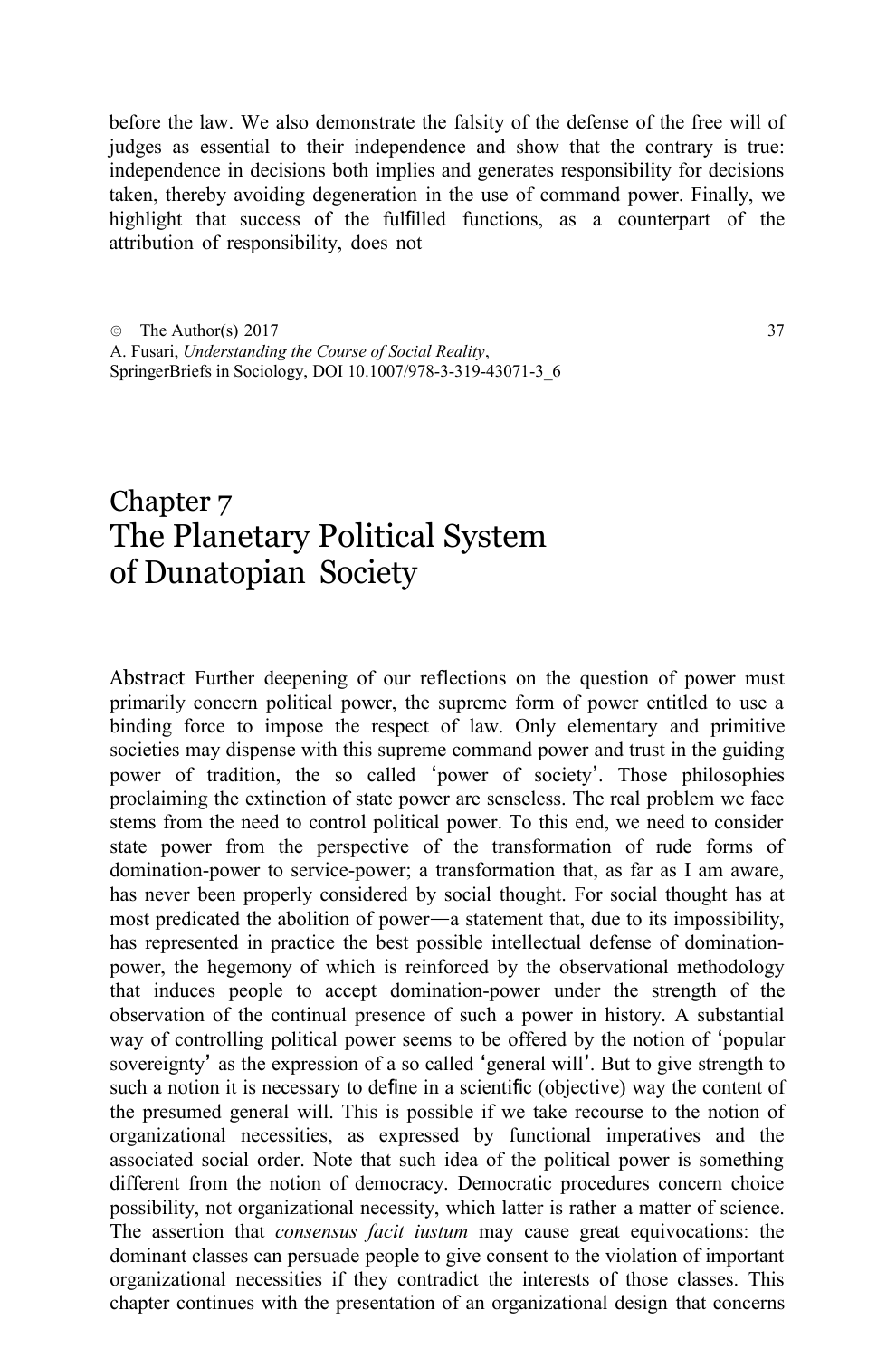political order and process, government action, legislation, and vigilance as to the coherence of the whole institutional order.

**Contract Democracy Political order and process Government action Keywords Political power Power of society State power Popular sovereignty .** Legislation

### Chapter 8 Dunatopian Economic System

Abstract At center stage of this chapter stands what may be denominated the 'separation principle'; that is, the principle of the separation of production from the decisions and conflicts concerning income distribution. Such a separation prevents those conflicts from harming efficiency in the use of productive resources and enhances solidarity and social justice. In particular, the implied abolition of com- pany wages (with the exception of material incentives on overtime work) makes it possible to erase exploitation and enable the achievement of full employment. A profound reform of the financial system is also delineated, aimed at preventing crises caused by financial speculations mainly at the international level, and aimed also at ending the present dependence of production on the hegemony of finance. In this chapter, the role of the entrepreneur, the profit rate and dynamic competition are highlighted. Here the importance of the rule resultsresponsibilities for the effi- ciency of the economy is greatly in evidence. We insist on the notion of the market used and intended as a pure mechanism for the imputation of costs and efficiency, and hence purified of acquisitive selfishness; thereby combining altruism with a sound competitive spirit.

Keywords Separation principle **·** Solidarity **·** Social justice **·** Exploitation **·** Entrepreneurship **·**  Profit rate **·** Dynamic competition **·** The market **·** Results-responsibilities **·** Financial system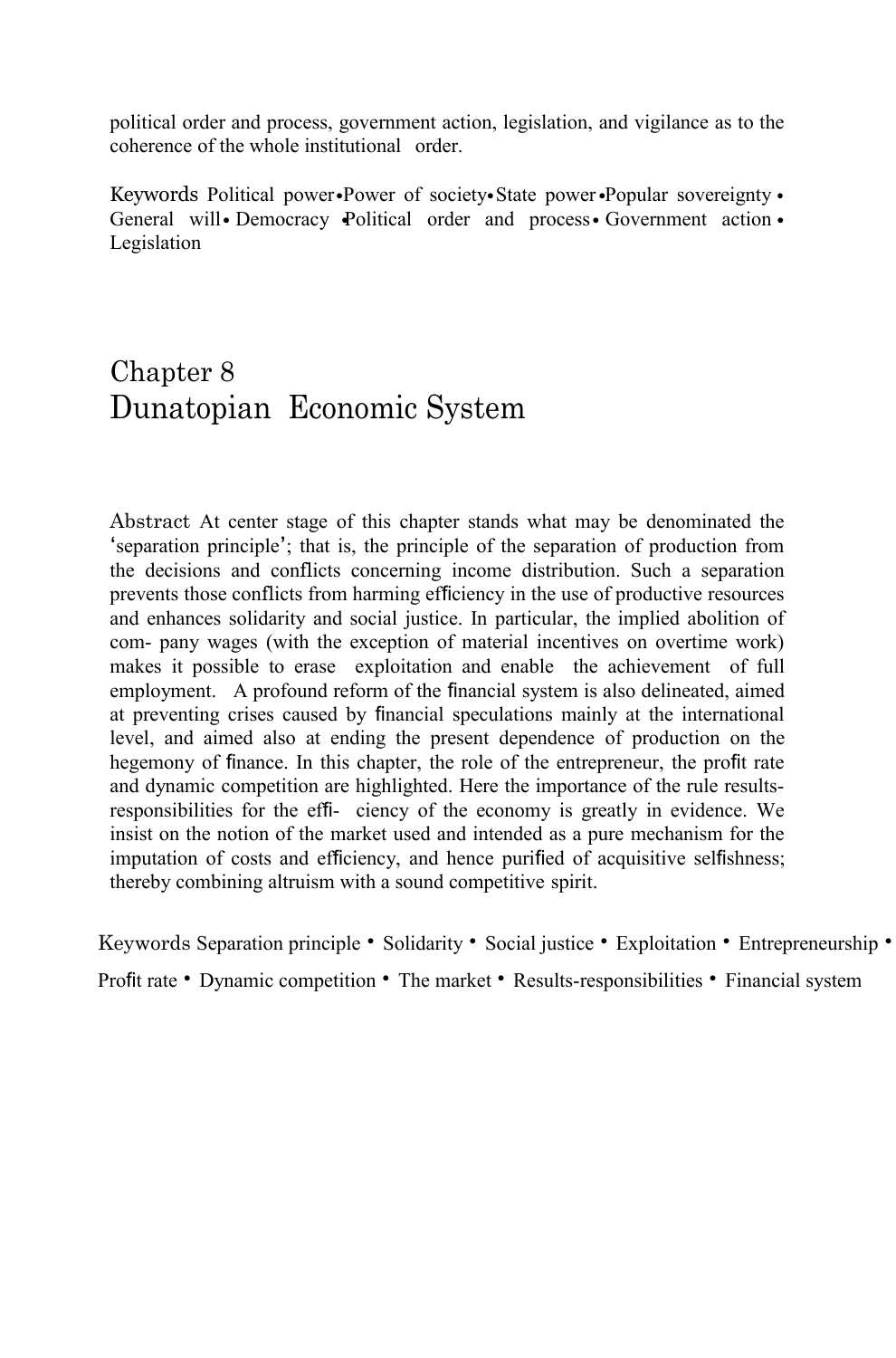imply technocratic degeneration; in fact, political functions do not properly need technical competence, for they concern ends (i.e. ethical-ideological options) not means, to which technical competence refers.

**•• Criteria Free will Judicial order (independence of judges versus their free will) · · ·** Keywords Forms of power Domination-power Service-power Responsibility **Technocracy** 

### Chapter 9 Non-market Productive Activities and Other Aspects of the Dunatopian Social System

Abstract Public goods and services do not generate a market demand and a price system. For this reason, control of efficiency and responsibility in their production and distribution is subject to a number of difficulties. However, this handicap can be partly surmounted in a variety of ways, such as, for instance, cost-benefit analyses of infrastructures. In the case of semi-public services, such as health and educa- tional services, which are characterized by individual demand but, also, by the myopia of utilizers, public preferences provide a weak help in determining the degree of efficiency and responsibility; this difficulty is, however, lower in educational and welfare services, wherein consumers' ability to judge is higher than in other fields. In short, different criteria for the control of efficiency and responsibility must be defined in the various fields of public administration. We dedicate attention to possible solutions.

Keywords On public goods and services **·** Semi-public services **·** Efficiency in public administration **·** Waste and inefficiencies **·** Responsibility

Chapter 10 The Reasons Why the Ideologies, Political and Economical Institutions and Public Interventions on Earth Obstruct the Building of a Supranational Order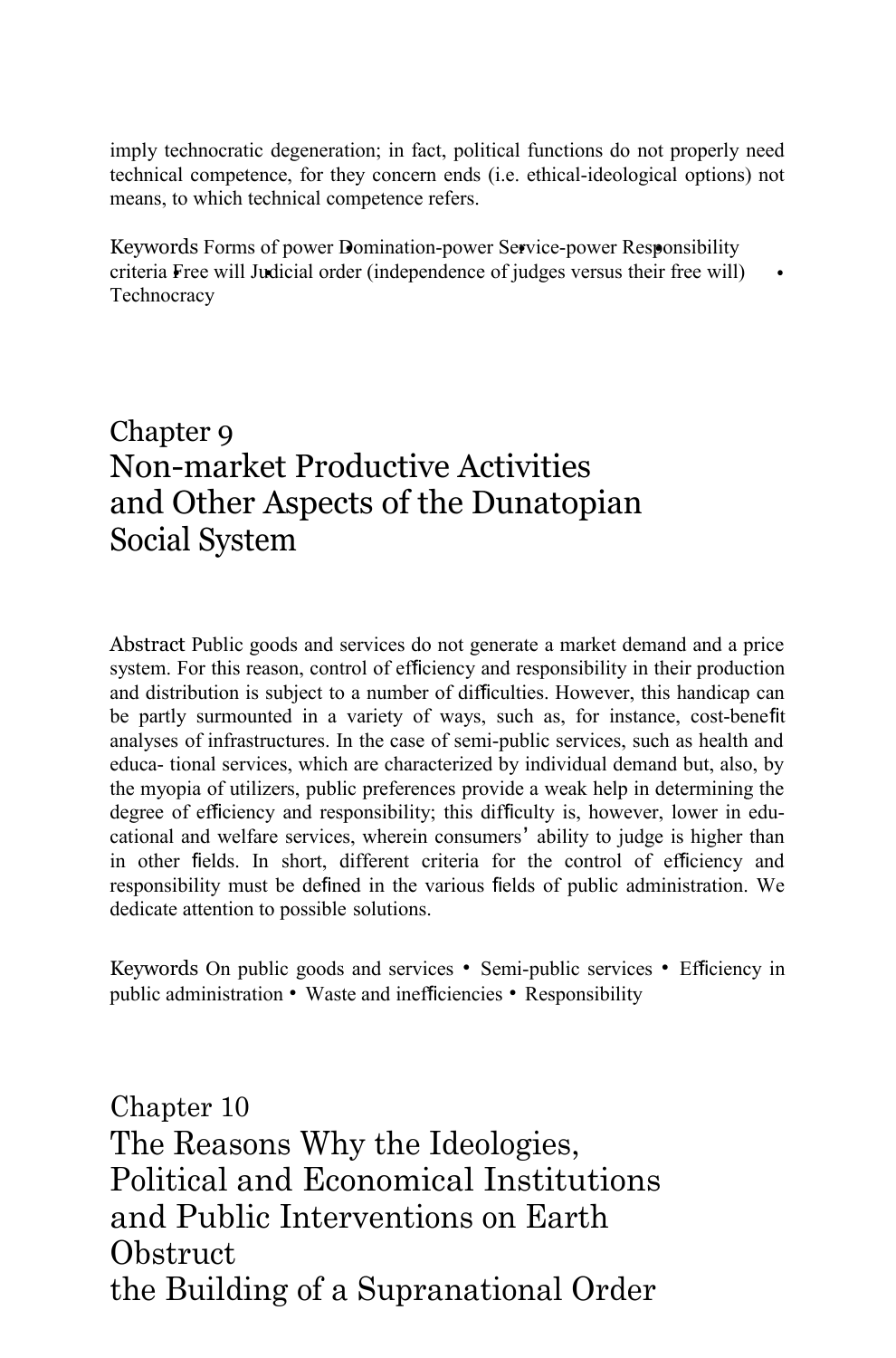Abstract In this chapter the need for a supranational order and some international political authority is highlighted. This need derives primarily from economics, which is increasingly characterized by an international breath. We emphasize the growing hegemony of the financial side of economic life, a hegemony that is fostered by the political fragmentation of the world, and which generates speculation, crises, growing disequilibria and fraudulent actions associated with financial power. A scientific treatment of the institutions required by the present historical age, which is a main object of this book, will be of great value, and will prove indispensable in stimulating the building of international agreements and institu- tions in the face of the increasing interconnections among the regions of the Earth. Such a treatment, and the related international actions, is indispensable if we are to overcome the present organizational degenerations associated with the main form of international power: the hegemony of finance capital.

Keywords Supranational order **·** Financial power **·** Speculation **·** Hegemony of financial capital over production **·** International agreements and institutions

### Chapter 11 On the Methods of Science on Earth and on Dunatopia

Abstract This chapter brings into focus and deepens our treatment of what we consider, from a scientific point of view, the main problem afflicting the present social world: the question of method. We underline the erroneousness of the assertion as to the uniqueness of scientific method and clarify the reasons why it is not so, namely, the completely different constitutive character of social from natural reality, the first being a human construct, the second a predetermined and relatively steady order with which men interact. Social reality is, in one sense, at the mercy of the constructive and creative behavior of humans, and this points to the need for an organizational view in both the management and the study of such a reality. Man is the author of social changes and hence can penetrate the reasons for them; yet a merely observational method cannot but fail in this regard. We return but now deepen the exposition in Chap. 2 of the most appropriate methodological approach to social studies and provide an extended discussion of the usefulness of this method in clarifying the frequent methodological misunderstandings that afflict the social sciences today. Clarifications of the confusions associated with both spon- taneity and revolutionary attitudes are provided, together with some interpretation of social reality and history.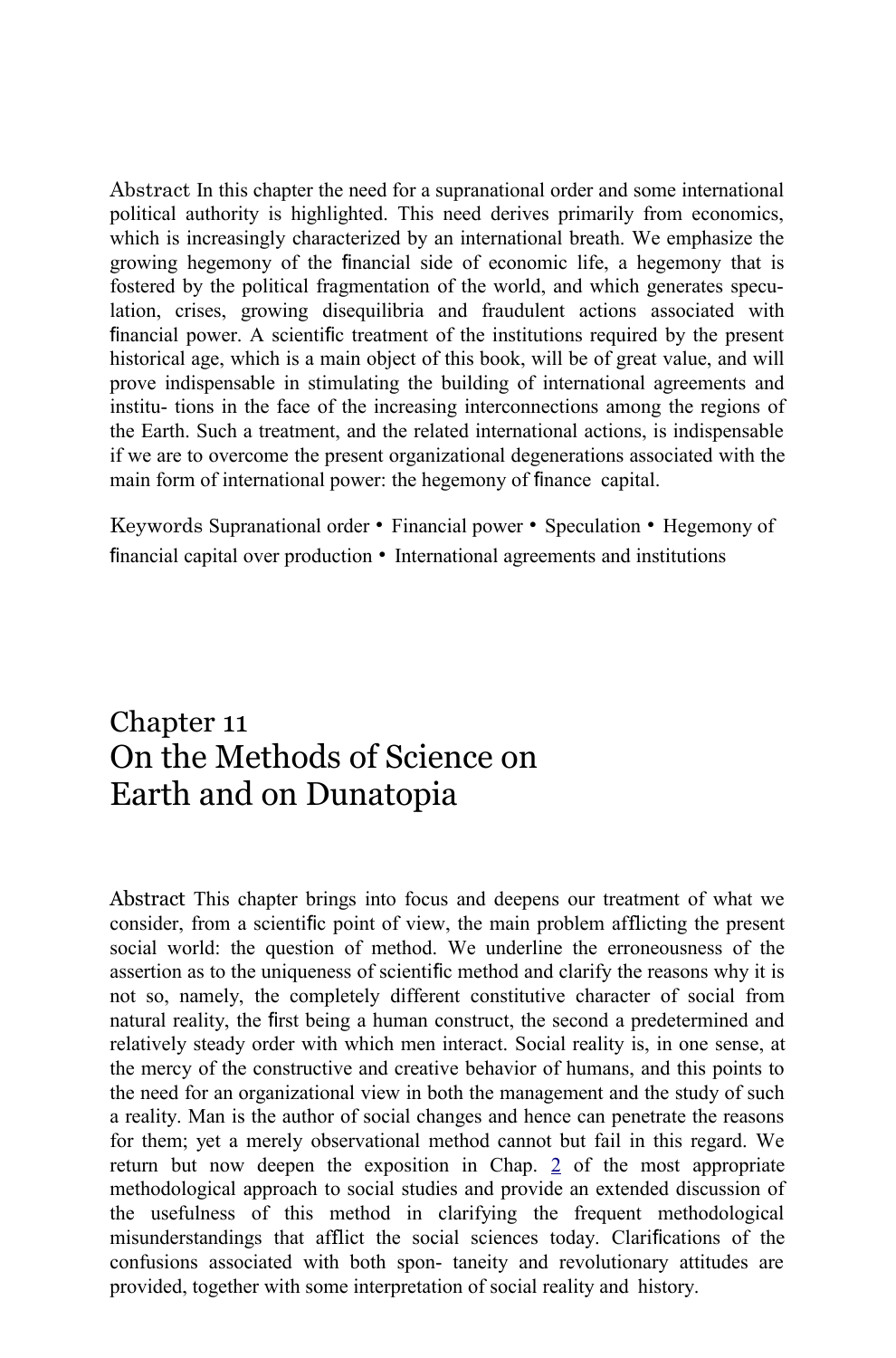**· ·** Human creativeness Organizational view as appropriate to social reality Against Keywords Method of social sciences • Social reality versus Natural reality • spontaneity and revolutionary attitudes

#### Chapter 12 The Ethical Problem on Earth and on Dunatopia. Ethics and Religion

Abstract Confusion over the appropriate method of the social sciences has aggravated the social dimension of ethical questions, which have become confused, controversial, and, indeed, a true value-ideological puzzle. The chapter presents an overview of the current confusion on ethics, its main causes and its implications. It is noted that use of the observation-verification method puts ethics outside science, for such a method is unable to provide a scientific explanation of values. The result of this exclusion is the so-called doctrine of ethical relativism, which assigns a free choice with regard to values, a position only contradicted by the no less antisci- entific claim that ethics is an object of faith. One result is that ethics becomes one of the exacerbating causes of conflicts among people. Making use of our notions of functional and ontological imperatives, this chapter criticizes some of the main sociological treatments of ethics, most notably those associated with the notion of natural rights and utilitarianism, but also some aspects of later Christian teachings and capitalistic ideas as well. A reinterpretation of the socalled secularization movement is offered. We unmask the idea that, in ethics, everyone has reason for his choices from his own point of view, and we demonstrate the erroneousness of any explicit renunciation of the possibility of providing scientific explanations of ethical problems.

Keywords Ethics **·** Ethical relativism **·** Ethical absolutism **·** Ethical objectivism (the scientific explanation of fundamental ethical values) **·** Natural rights **·**  Utilitarianism **·** Secularization movement

Chapter 13 On the Transition from Capitalism to Dunatopism

Abstract This chapter presents a summation of the themes and arguments of the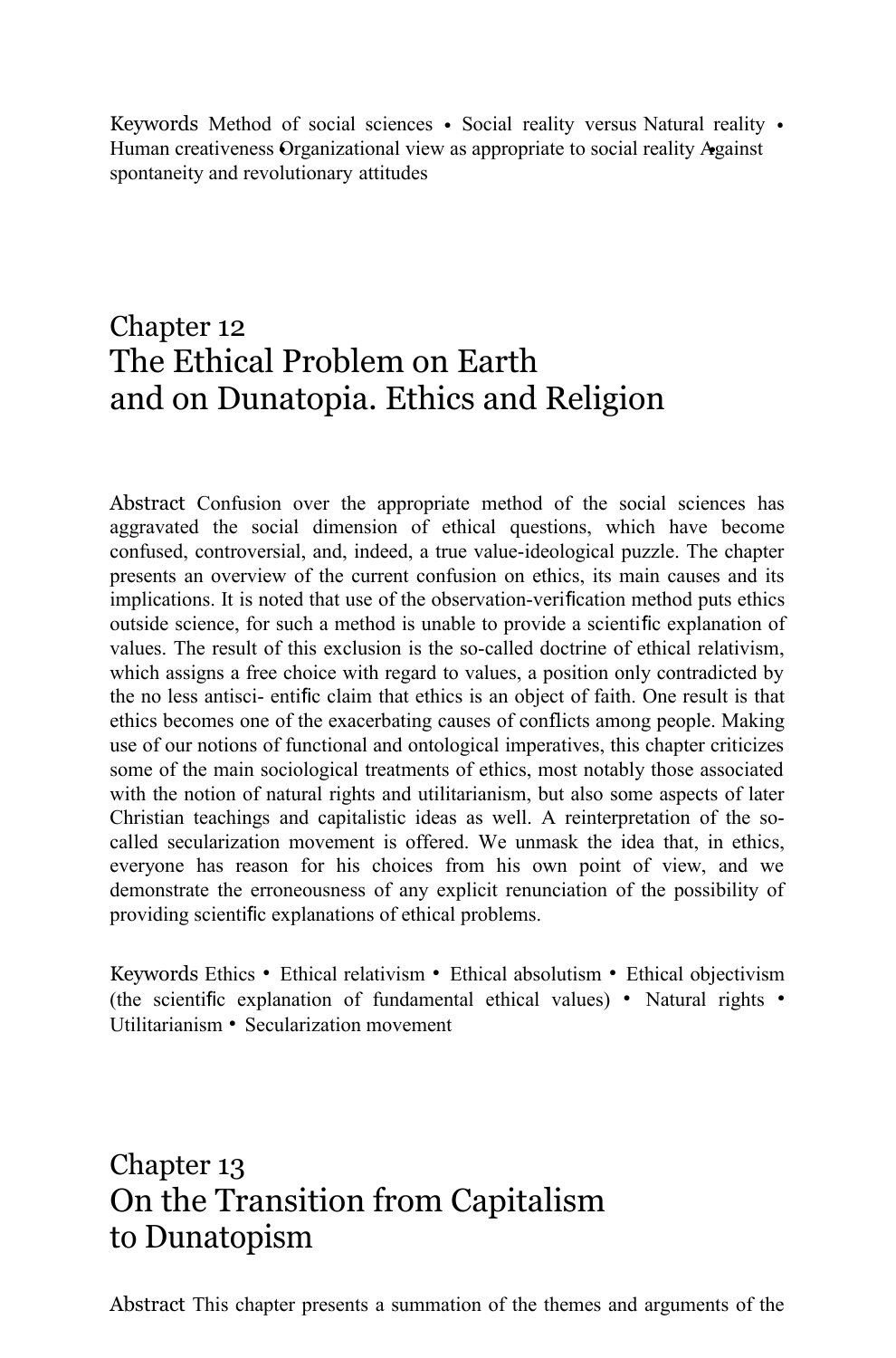book. The possibility—and the significance—of building on Earth an economic and social system similar to that described on our hypothetical twin planet is investi- gated. We consider such a construction project in light of important institutions and well established forms of civilization operating on Earth, as well as the territorial and social disequilibria, injustice and frauds that increasingly afflict our terrestrial societies and which are stimulated by the play of power, interests and speculations of financial capital within our international planetary order. The possibility—indeed, for many aspects, the necessity—of devising means of transition are highlighted, and such practical solutions are contrasted with the disarming contents of utopian tra- dition and the fertility of some religious teachings. The conclusion that results from this comparison emphasizes the crucial importance of the forms of power in giving substance to the necessary transition towards a more comfortable landing.

Keywords Financial capital **·** International planetary order **·** Utopian tradition **·**  Some religious teachings**·** Forms of power**·** Towards a more appropriate social order

#### Chapter 14 **Conclusion**

Abstract Some concluding remarks are displayed here, concerning listeners' questions on the technology of the discovered planet and the attitude of its people toward nature. An exhortation to give diffusion to my report on extraterrestrial society, notwithstanding the possible dissent of social students, is added. The role of 'Folly' in the life of human societies, through the stimulus of creativeness as underlined by Erasmus of Rotterdam, is acknowledged. But we also underline a parallel necessity that such a role is flanked by the organizational attitude and the 'reason' of humanity so that to avoid the numerous disruptive follies that have afflicted our Earth during history.

**Keywords Dunatopian technology · Genetics Environmental science and** balance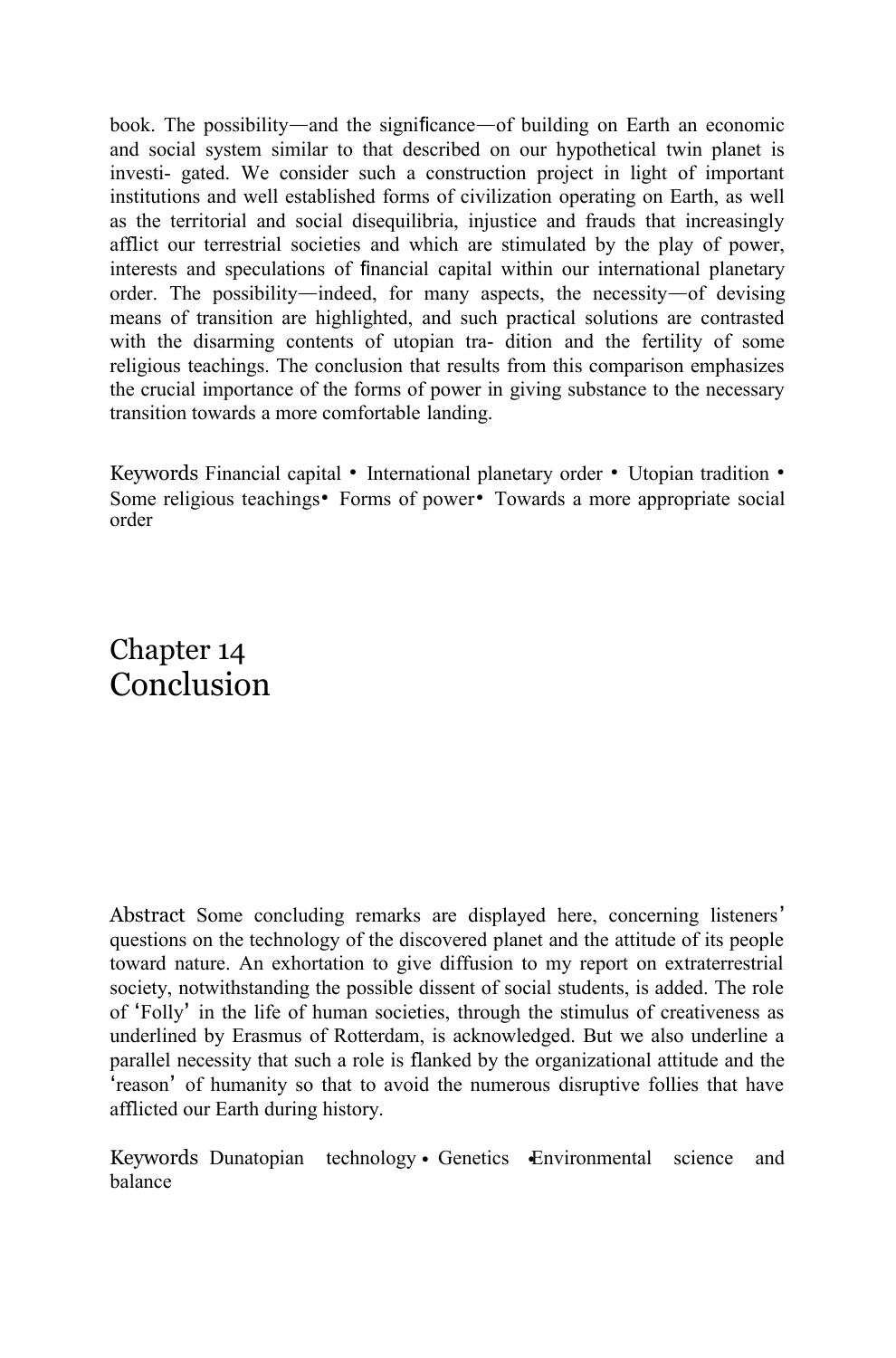### Appendix An Overview on Some Methodological Equivocations of the Social Sciences

Abstract The appendix underlines the evolutionary character of social reality and, hence, of social science: an evolutionary motion punctuated and propelled by institutional features and development. Nevertheless, the evolutionary theory that we proceed to delineate is completely different from that propounded by biologists, and we are compelled to criticize forcefully the frequent applications of Darwin's teaching to theories of society. A sub-section of the appendix develops a critical analysis of economics, the so-called queen of the social sciences. It is shown that the most famous and admired economic theories are afflicted and made misleading by fundamental methodological misconceptions. Finally, a farsighted intuition of Medieval Christian social thought is highlighted; an intuition that has hitherto been submerged by the extension of the Galileian observationalexperimental method to the study of social reality.

Keywords Evolutionary institutional social theories **·** Darwinism **·** Lamarckism **·**  Schumpeterian and neo-Austrian **·** Economics, the queen of social sciences? **·** The organizational view of the Medieval Christian thought

#### *Introductory note*

The development of social thought is mainly governed by certain mainstream methodologies that, notwithstanding diffuse criticisms and dissatisfaction, have in recent years reinforced their domination. For (as we know) the prominent status of mainstream thought rests upon the accurate and clever use of the following wellconsolidated methodological approaches: the method of observation- verification typical of the natural sciences, the abstract-rationality method typical of logicalformal sciences, some intelligent use of the organizational view, and their combinations. These mainstream methodologies have their origin, in the main, outside of social thinking. They are responsible for misconceptions concerning important traits of social reality, which have in turn sowed the seeds of a multiplicity of alternative proposals on method currently assembled under the denomi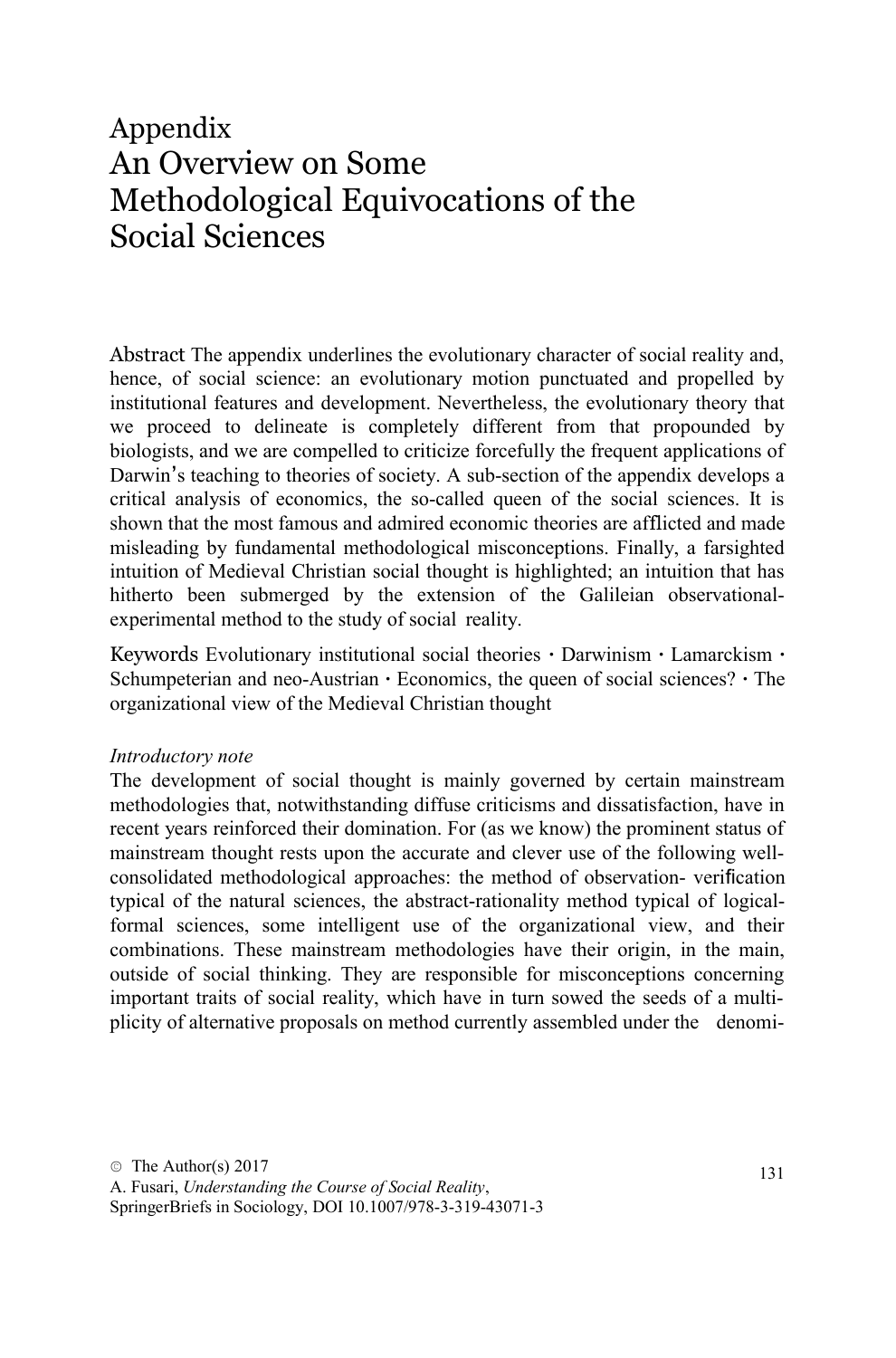nation of heterodox social thought. But innovative heterodox efforts have failed to establish an alternative and unitary methodological approach (or paradigm) $\perp$ appropriate to the investigation of social reality; on occasion they have even seen the profession of an explicit refusal of method. The result, at the present moment, is a patchwork of 'heterodox' methodological proposals and interpretations, a veri- table Tower of Babel that vainly challenge mainstream.

The recent harsh conflict between heterodox social students of AFEP (Association Francaise d'Economie Politique) and orthodox social students<sup>2</sup> (as well as others and increasingly frequent academic disputations) is a case in point. The former defend pluralism on method as a source of innovation, while the second condemn pluralism in the name of scientific rigor and progress. Both positions are partially wrong. In fact, pluralism, if it is to be fecund and promote scientific progress, needs some general methodological rules allowing dialogue among stu- dents and appreciation of new proposals; but these general methodological rules

cannot be borrowed from the methods of the natural and logical-formal sciences, as orthodox students claim, for such methods are inappropriate to social reality. My analyses on method aim at providing a solution to such a dilemma and moving beyond this significant blind-alley.

A large number of heterodox approaches, and certainly the most intriguing of them, are inspired by the evolutionary and institutional perspectives and refer mainly to economics. In fact, efforts to build a new paradigm on an evolutionary foundation were strongly stimulated by the publication, more than thirty years ago, of a well known book on economics by Nelson and Winter. But the original inspiration of evolutionary economics was Schumpeter's teaching on innovation and entrepreneurship and the Neo-Austrian teaching on spontaneous processes and radical uncertainty. Also the institutional aspect has been an important source of inspiration and meditation, for instance in the so-called New Institutional Economics, and is largely associated to the evolutionary perspective.

It is our conviction that the combination of institutional and evolutionary views provides the most likely candidate to provide a fecund methodological tool for the study and interpretation of social events. In fact, such a combination is mainly concerned with the understanding of social change and the way to organize society and to build up its institutions. In other words, the organizational and institutional character of society influences in a decisive way the pace of evolutionary change; while the sedimentation of changes requires the edification of new institutions and organization, just as the expression institution-evolution implies.

<sup>&</sup>lt;sup>1</sup>The term 'paradigm' is common; but we consider equivocal the notion of paradigm and prefer, in this matter, Lakatos to Khun (see Eskedt and Fusari 2010, 2014).

<sup>&</sup>lt;sup>2</sup>The conflict is, at present, centered on the request/negation of the establishment in French universities of a chair on Economy and Society.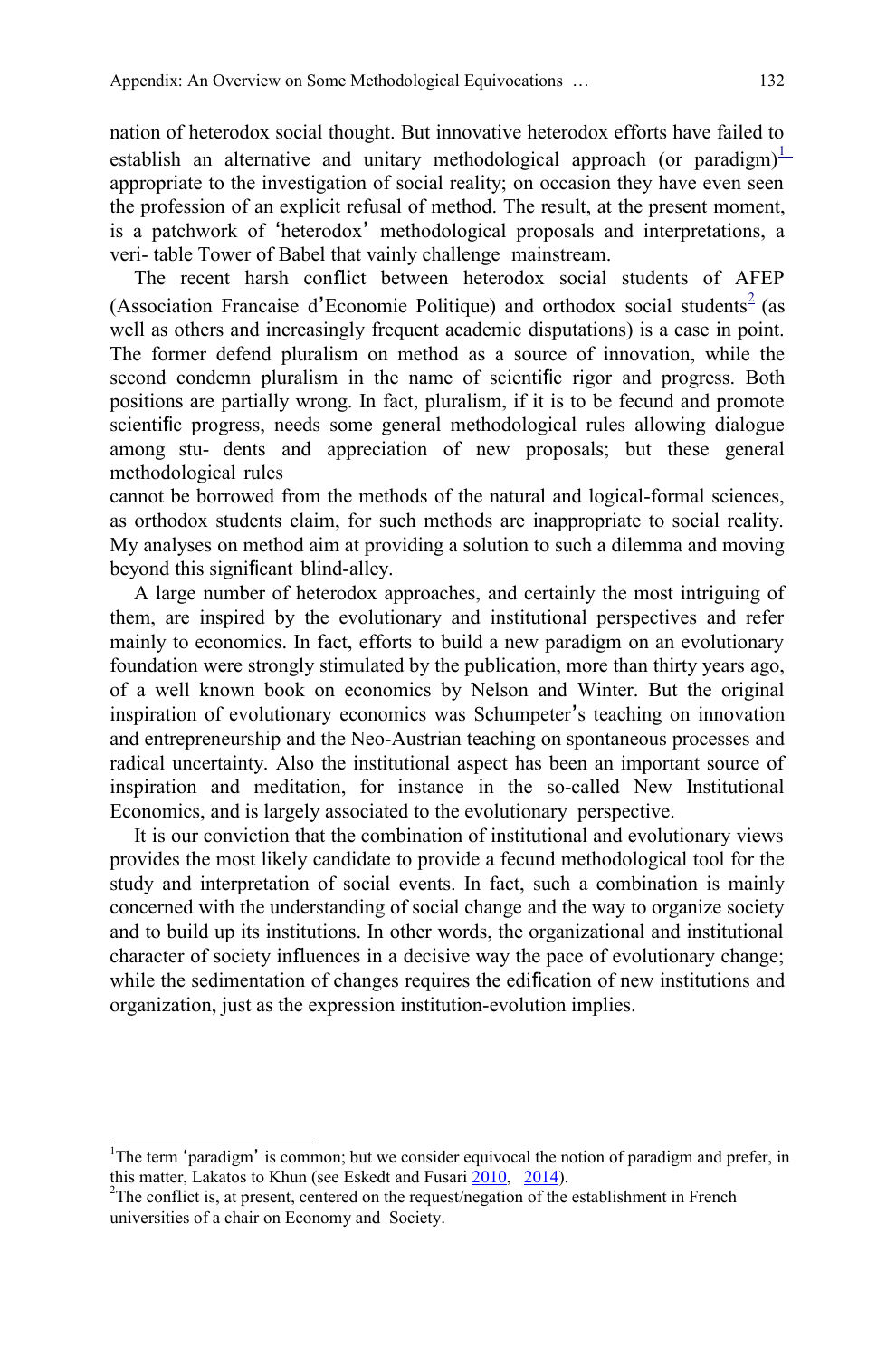#### Institutional-Evolutionary Social Thought Versus Mainstream Social Thought. Why the First Has Been Unable to Defeat the Second, Till Now, But Has Rather Contributed to Increase the Methodological Confusion Afflicting Social Sciences

The current inability of the institutional-evolutionary perspective to express these potentialities is impressive. Such a perspective has been submerged by and, indeed, also integrated in the patchwork of methods distinguishing heterodox social thought; as a consequence, its challenge to the mainstream has failed. This has been frankly recognized by a recent special issue of the *Journal of Institutional Economics* (vol. 10 no. 4, December 2014) devoted to the question.

Probably the best way to provide a quick clarification of the main reasons for the failure of institutional-evolutionary approaches is to consider Hodgson's position on method and, in particular, his recent book, co-authored with Knudsen and entitled 'Darwin's Conjecture'. The two authors base their proposal on method principally on a strict use of Darwin's theory of evolution. We shall show that this precise theoretical inspiration largely undermines the explanatory potentialities of the institutional-evolutionary view and is a main cause of the inability of such a view to build up a paradigm alternative to the mainstream. Hodgson and Knudsen, in order to make their analyses stringent, begin by outlining, as the kernel of their proposal, the so-called Generalized Darwinism, that is, Darwin's basic succession: variation-replication (or inheritance)-selection. The authors accompany this gen- eralization with some secondary specifications aimed at increasing the adherence of the Generalized Darwinism to the content of social reality. We shall see that the real problem is the methodological inappropriateness to social reality of the Darwinian succession variationreplication-selection, an inappropriateness that cannot be mitigated by addition of details.

Hodgson and Knudsen claim: "All these writers [Mandeville, Hume, Smith, etc.] pointed to the emergence of undesigned social orders and institutions that result from individual interactions. This was a highly significant but incomplete step. Writers such as Mandeville and Smith did not explain how the individuals and their dispositions had themselves evolved…. Darwin (2006) filled these gaps with the principle of selection". 3 These are some very illuminating passages when it comes to the fundamental flaw of 'Darwin's Conjecture'. Let us see.

The spontaneity hypothesis embraced in such book reduces the role of the organizational—institutional aspect. Of course, I do not deny that the birth of institutions may be the result of selection processes in the context of spontaneous behaviours and, hence, that Darwinism, generalized or not, can provide some useful insight also in social studies; but the benefits are very minor in comparison to the

 $3$ See Hodgson and Knudsen  $(2010)$ , pp. 31 and 32.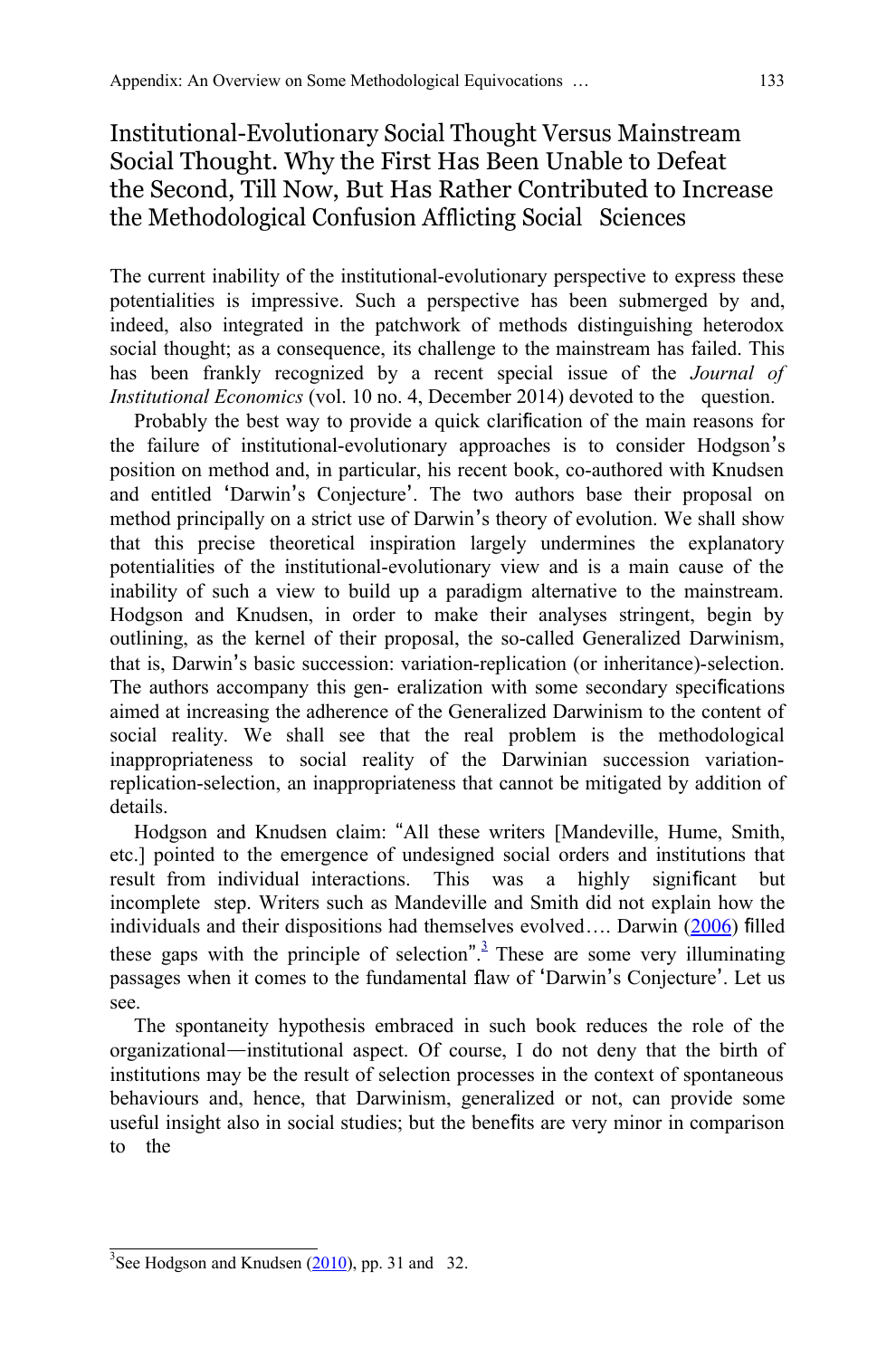misconceptions that is liable to cause. The problem is that Darwinism substantially ignores the voluntary creation of institutions in the context of the organization and building of human societies. Indeed, strictly speaking, the Darwinian approach should be referred only to animal life, not to human life. The study of the latter must be explicitly and strongly concerned with the organizational aspect. The concen- tration of the authors on Darwinian Conjecture, which inclines to substantially erase the first term of the institutional-evolutionary perspective, is rather surprising, not least because Hodgson's other writings place great emphasis on institutions.

Let's insist in underlining that Hodgson and Knudsen's addition of details to Generalized Darwinism are scarcely relevant. This is not a case of details devoted to the making of the basic kernel of Darwinism adhere more closely to social reality. Such a kernel is, in itself, inappropriate to social reality; except in that case where society acts in substantially spontaneous ways and institutions result from the so called 'invisible hand', with private vices intended (following Mandeville) as public virtue, a rather defeatist perspective on the becoming of human societies. Such statements as "Darwinism here is unavoidable" and "The Darwinian framework has a high degree of generality and it always requires specific auxiliary explanations"<sup>4</sup> are misleading.

For further clarification, I add some other reference, mainly concerning what I call details: pages 48–51 of Hodgson and Knudsen's book treat intentionality and its explanation, the role of belief and preferences, and their evolution. On page 48 the authors recall Darwin's statement that "animals possess some power of reasoning"; and also underline the ability of Darwinism to explain individual agents' purpose and to consider their ability to plan their action. But the authors add: "It is simply that they (i.e. individual agents and organisms) do not plan or predict the overall outcome with others, and it is often very difficult for them to do so". Well, the real problem is here. I can accept that, in many important aspects, there is between humans and other species of animal a quantitative and not qualitative difference. Furthermore, *with reference to stationary or quasi stationary societies*  I can accept as useful what the authors have to say on intentionality, artificial and natural selection, and so on; I can even accept some mixture of Darwinian and Lamarckian approach and the use of the observational method in the sense that it is used by biology. The real problem arises when and where human societies start to experience an increasingly accelerated evolutionary motion, and hence a growing non-repetitiveness and radical uncertainty. This accelerated evolutionary behaviour comprises a situation basically different from any evolution of animal species, making the observational evolutionism inappropriate. I pose two basic questions concerning such a situation, and I invite the reader to meditate on them with great attention:

(a) Why are some societies able to experience a rapid evolutionary motion while others remain for centuries and millennia imprisoned in a stationary or quasistationary state?

 $4$ See Hodgson and Knudsen  $(2010)$ , p. 40.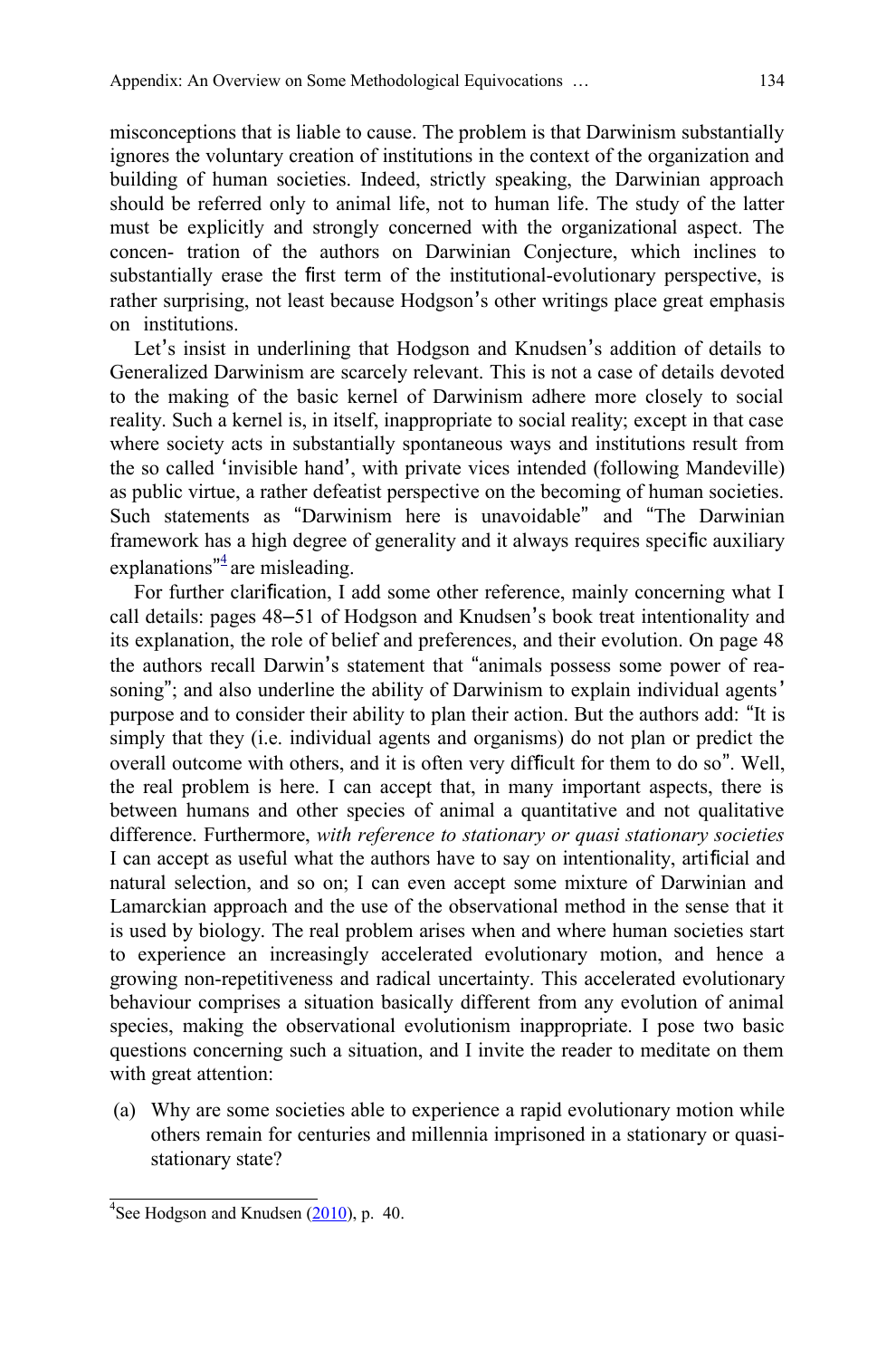(b) What methodological problems are generated by the interpretation of a reality characterized by growing non-repetitiveness that makes plainly inadequate observational method?

The first question (a) points to the importance of considering the notion of *civilization forms* (which are largely creative constructions), and precisely the presence or absence in the considered civilization of what I call *ontological imperatives*, that is, institutions, ethical values, etc. favorable to the expression of the evolutionary potentialities of human beings. Here the importance of the institutional aspect side by side with (and as the engine of) the evolutionary one becomes evident. Chapter  $\underline{8}$  of Darwin's Conjecture tries to give a partial answer to question (a) through some reference to habits, culture, language, writing, customs, law. But I do not see the usefulness of imprisoning such an effort in the Darwinian approach. For its part, the second question (b) points to the necessity of a method that permits understanding and managing society notwithstanding its rapid evolu- tionary motion; that is, the necessity of establishing a method able to capture those basic long-lasting institutional pillars (and reference points) that I denominate *functional imperatives*, which depend mainly on the general conditions of devel- opment. Here, again, the connection between the institutional and evolutionary sides appears central. Well, clearly both questions (a) and (b) show the need for a methodological approach completely different from the observational one (that is, with completely different postulates and rules); I attempt to delineate this approach in Chaps.  $\frac{2}{1}$  and  $\frac{11}{1}$ , and much more accurately in Fusari (2014).

The notions of functional and ontological imperatives, their institutional substance and implications even on ethical values (ethical objectivism), the importance of the relations between civilization, functional imperative and ontological imper- atives for the interpretation of history (see the graph in Chap. 2)—none of this can be considered by Generalized or less Generalized Darwinism.

Hodgson and Knudsen also write: "All social scientists relying on this framework will be forced to take history into account".<sup>5</sup> Certainly, this is implied by the spontaneity view, but 'history' is so conceived merely in an observational sense, that is, almost completely excluding the organizational aspect, notwithstanding that this last is fundamental for understanding specifically *human* history, which differs substantially from the merely spontaneous motion of animal species as spanned by accidental variations followed by extremely slow and long-lasting selection pro- cesses. The presence and action of intelligent decision-making marks the difference between the social and the natural world; a difference implying, for instance, the inappropriateness of the standard heterodox criticism of the mainstream notions of optimization and rational choice. Of course, the absence of any consideration of radical uncertainty (at most substituted by probabilistic uncertainty) in the neo- classical notions above must be strongly criticized. But the criticism in principle of those notions operates, in practice, to the advantage of the current mainstream since

<sup>5</sup> *Ibidem*, p. 44.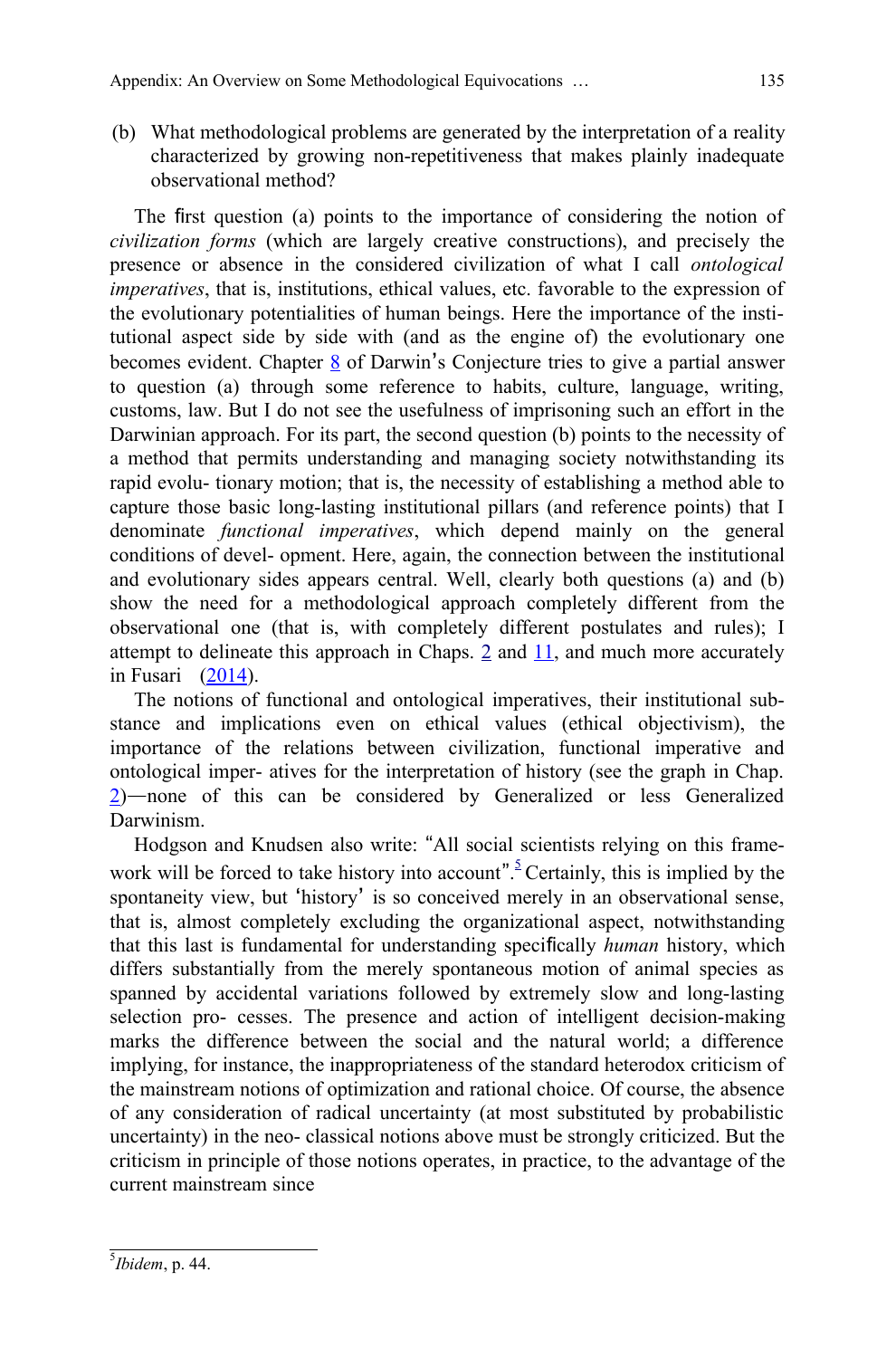that criticism simply opposes to this a substantial, even if for the most part not declared, spontaneity view.

Let's recall, at the expense of a little repetition, some aspects of our theory of social and historical processes that strongly underline the importance of the organizational aspect for understanding the historical development of human societies. Our method highlights the great importance of the presence, in civilization forms, of the institutions implying what we call ontological imperatives, that is, organizational features stimulating the evolutionary potential of human beings, the ability of humans to innovate and evolve. A civilization rich in ontological imperatives will stimulate evolution, while the absence of such imperatives condemns societies to extremely low evolutionary processes. We have demonstrated elsewhere all this in some detail through a weighty historical analysis of societies: from the primitive stage, through the stationary civilizations of great bureaucratic and autocratic empires, to modern dynamic societies.  $\frac{6}{5}$ Generalized or less generalized Darwinism completely omits these crucial aspects.

Another primary organizational category concerning social evolution is what we call functional imperatives, that is, organizational necessities corresponding to the general conditions of development distinguishing different historical ages and resulting from the sedimentation over time of successful innovations. A crucial task of social studies is to define, on the basis of the long period behaviour of the general conditions of development, these basic necessities: that is, organizational require- ments that the evolutionary thinking ignores but that nevertheless provide inter- pretative pillars of great value if we are to guide the organization of human societies the complications caused by increasing social change notwithstanding. For when considering the processes of social evolution, organizational necessities are important interpretative pillars that help us to guide the human organization of society, notwithstanding the complications caused by increasing social change.

Civilizations, ontological imperatives and functional imperatives should be some of the main fruits and contents of a profitable methodological view; an approach, that is, that combines observational and organizational aspects. The course of social and historical processes is mainly characterized and explained in terms of inno- vative dash followed by structural organization, this synthesized mainly by the notions of ontological and functional imperatives and civilization. These processes take a true institutional-evolutionary semblance. Let's give a sketch of the basic interpretative succession that our approach opposes to the Darwinian succession variation-replication-(or inheritance)-selection (even when including additional details), and to other views. Our interpretative succession is: *degree of presence of ontological imperatives in the civilization form of the considered social system*— *intensity of innovative dash*—*diffusion of innovations and collateral process of structural reorganization devoted to restoration of organizational coherence (a process that places center stage the de*fi*nition of new functional imperatives)*—*new innovative dash, etc.*; a cyclical process, indeed. I have done much to expose and

<sup>6</sup> See A. Fusari, *The human adventure*, SEAM Rome, 2000.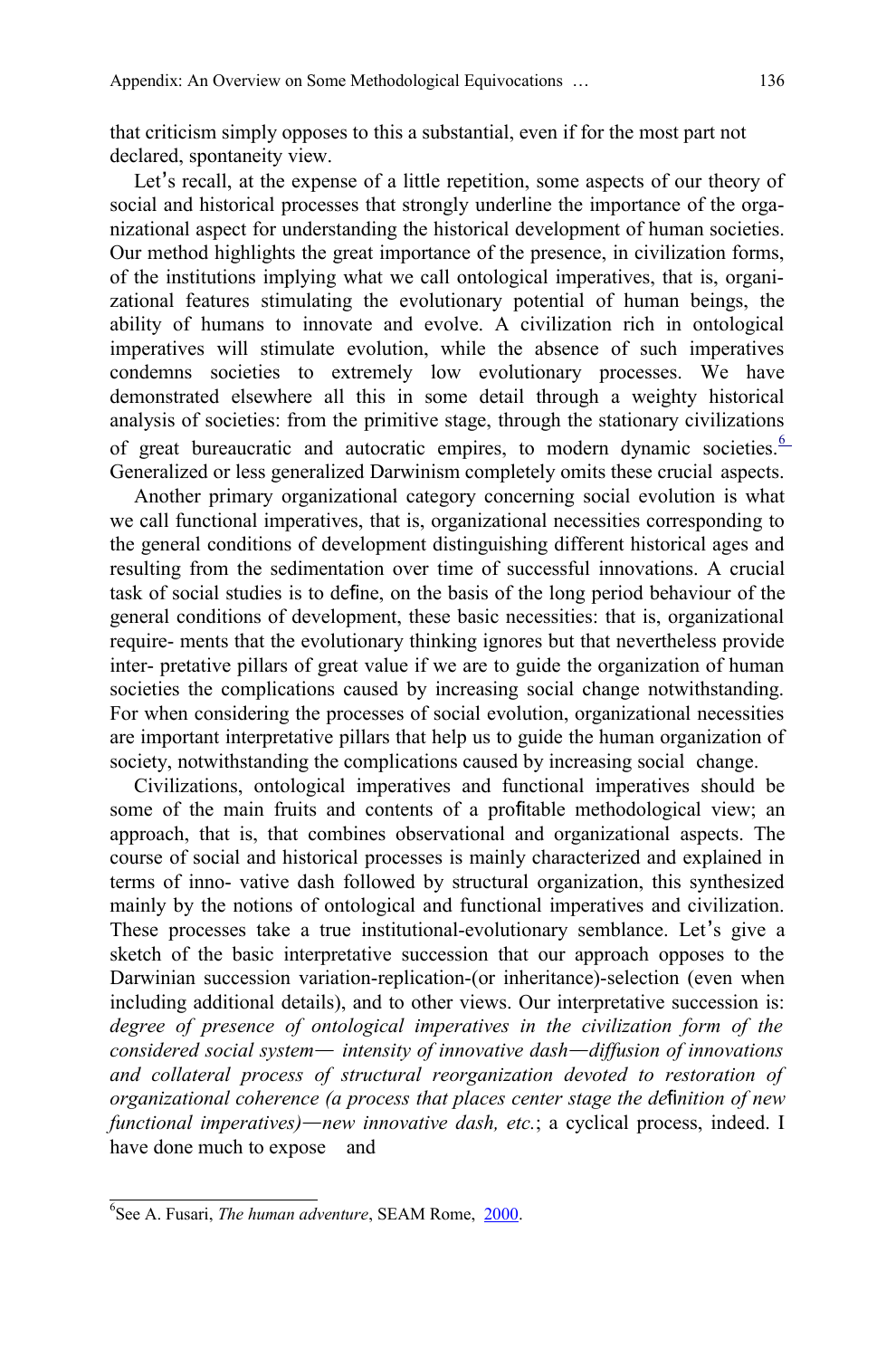verify this interpretative approach in numerous studies on economic and social development and the interpretation of history. $^1$ 

Some other examples useful for clarifying the difference between our approach and the current social evolutionism can be set out. Think of the crucial question of power. What can it teach us in the matter Darwinism, Lamarckism and other evolutionary approaches? Schumpeterian, neo-Austrian and, more generally, all observational methodologies recognize and so are able to consider only domination-power, generated by and operating in the context of more or less brutal processes of selection. Such methodologies are unable to define and inspect the important notion of service-power (see Chap.  $6$ ). More generally, what can the above approaches teach concerning ethics? Darwin's Conjecture and the spontaneous view of social reality cannot teach us anything here; they dislike and substantially avoid the topic, embracing instead so-called ethical relativism, in compliance with the hegemonic presence of this in social thought. Thus he who wants to meet the question of ethical values in coherence with Darwinism is obliged to found his values on the brutal phenomena of the struggle for existence.

Besides, the current institutional-evolutionary approaches are unable to recognize the organizational practicability and importance of the separation, in economics, of the side of production from that of the distribution of wealth; a separation crucial for ensuring: organizational efficiency, full employment and social justice, as widely discussed in Chap. 8. In the introduction of such chapter, footnote 1, we recognize that the idea of 'separation' (a very important intuition for the analysis of economic institutions) comes from Pasinetti. My book on Methodological Misconceptions in the Social Sciences dedicates, mainly in Chap. 3, Sect. 9, a wide and critical deepening to the fecundity of such insight.<sup>8</sup> Pasinetti's principle of 'separation' was initially expressed in his contribution entitled 'Economic Theory and Institution', for the 1992 EAEPE Conference in

<sup>&</sup>lt;sup>7</sup>See Fusari ( $\frac{2000}{2014}$ ), Eskedt and Fusari ( $\frac{2010}{2010}$ ), Fusari and Reati ( $\frac{2013}{201}$ ).

The bifurcations, catastrophes and singularity theories attached to the study of non-linear systems of equations with multiple solutions (see Thom 1985) may seem to raise some doubts on the disequilibrating/re-equilibrating process delineated above. I think that social students may consider, in a long run perspective, this argument as a mathematical joke and hence give no importance to the related transformation process. The bifurcations etc. occur as a part of well defined qualitative geometrical structures. But a substantial part of the development process, precisely the innovation-adaptation (innovation-structural organization) mechanism above implies, mainly through appropriate changes of structural parameters, the return from disorder to order; and this is, after all, what matters.

<sup>8</sup> Let's give a brief quotation from my book on Methodological Misconceptions: "An important

merit of Pasinetti's idea of 'separation' is to provide a precious analytical tool for distinguishing necessity from choice-possibility in the organization and management of social systems…. Unfortunately Pasinetti's formalization places important institutional 'necessities' on the right hand side of his 'separation' between the 'natural system' and the institutional aspect, as they are intended as non-fundamental. But, as just noted, institutions are now to be seen as appearing in both fields, that is, in both the field of 'necessity' and that of 'choice-possibility'. See Fusari  $(2014)$ , pp. 99 and 101.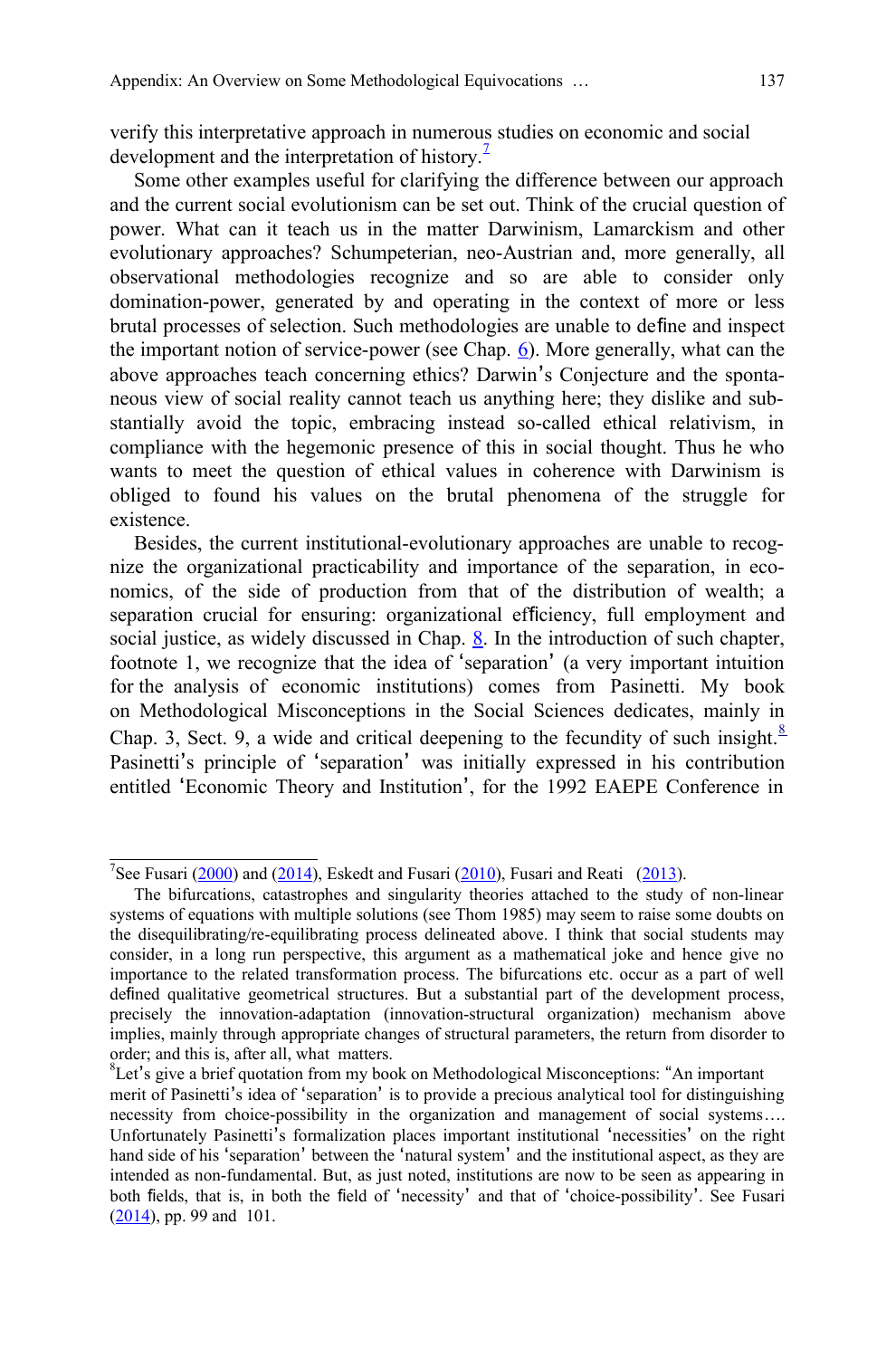Paris (with some extensive comments by G.M. Hodgson and A. Reati), $\frac{9}{2}$  and was resumed with improvements in Pasinetti (2007). But, with my great surprise, neither the book 'Darwin's Conjecture' nor two Hodgson's articles published in the Journal of Institutional Economics (vol. 10, no. 4, 2014) with attached two very detailed lists of references, give mention of such fecund Pasinetti's contribution to institu- tional and evolutionary economics. The method that we suggest seems to allow a profitable combination between the institutional and evolutionary aspects, obser- vation and organization, being and doing. I dare say that the methodology we propose is a valuable candidate in social thought, with the potential to replace the inconclusive patchwork offered by current heterodoxy and the astute but no less misleading orthodox methodological combinations.

#### A Criticism of the Methodological Foundations of the Supposed 'Queen of the Social Sciences' Economics and Political Economy

G. Lunghini has written: "in economics the paradigm that in the course of time follows another one is not necessarily progressive, in contrast to the other sciences".<sup>10</sup> Why does this happen? I have concluded, after careful reflection (and I think I have shown) that this arises from great equivocations in relation to method. As we know, the methods that the main schools of economic and social thought use are two: the experimental-observational method, born from the study of nature; the method of abstract rationality typical of the logical-formal sciences; or some combination.

Neither the Neoclassical model, centered on such notions as utility, homoeconomicus, equilibrium prices, and so on, and the Classical-Marxian approach, centered on the notions of surplus, labor value, social classes and social struggle, are able to provide useful teaching and knowledge on the organization of economic and social systems. The two models generate serious misunderstandings in the matter, albeit for opposite reasons: the very idea of deriving such knowledge through the mere observation of factual reality; the claim to derive knowledge from senseless abstractions.

In the Neoclassical model of the general equilibrium, history does not matter; the formalization of such a model is inspired by Newtonian astronomy and, more generally, by the criterion that I denominate 'abstract rationality', typical of the logical-formal sciences. The 'realism' of postulates is disregarded and basic economic variables such as radical uncertainty, the entrepreneur, the profit rate

<sup>9</sup> See '*The Political Economy of Diversity. Evolutionary Perspectives on Economic Order and Disorder*' Edited by R. Delorme and K. Dopfer, Edward Elgar, 1994.

 $10$ See Lunghini (2015).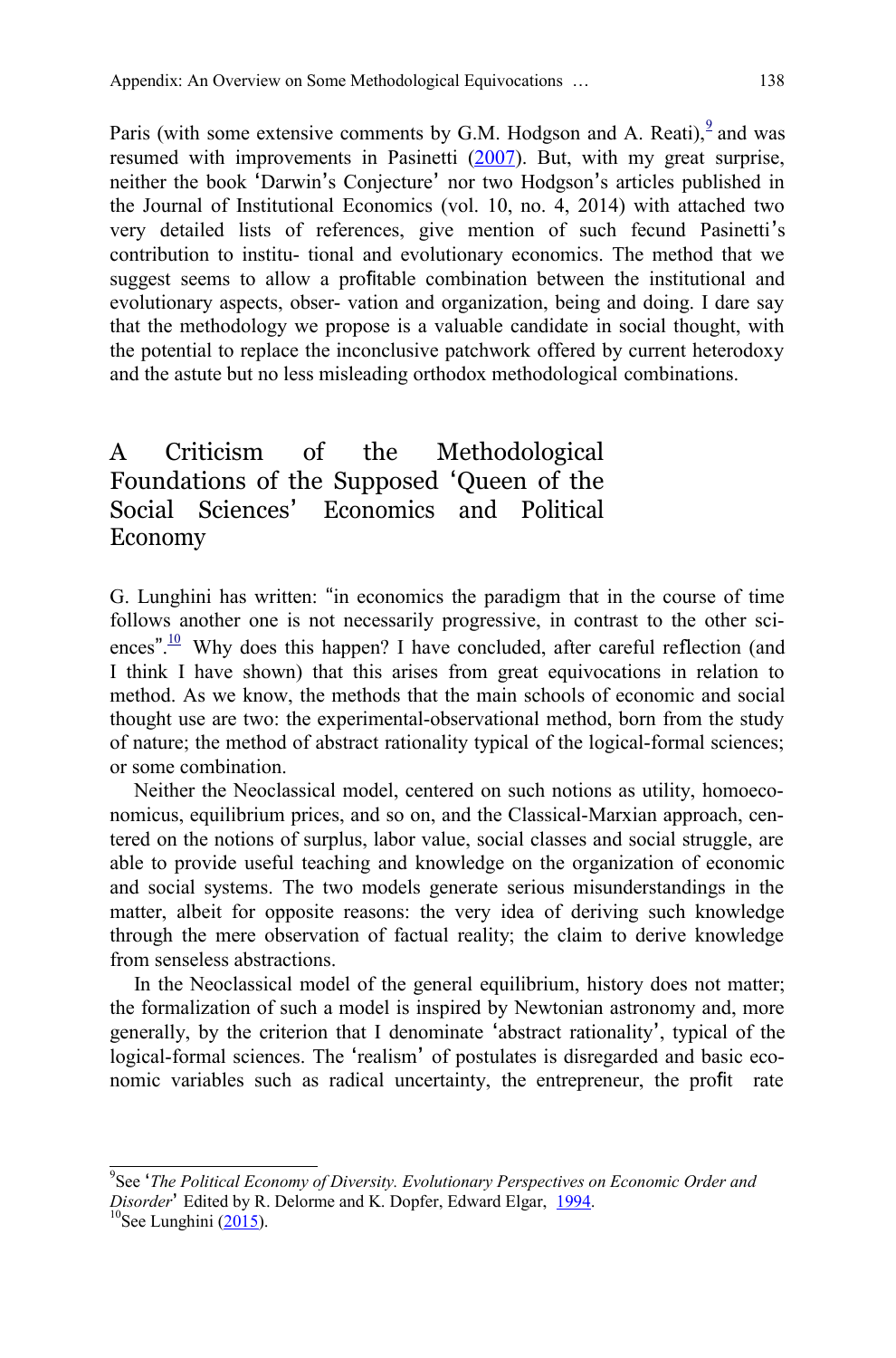(properly understood, that is, not simply as a surplus or a rate of interest on capital), are ignored. For its part, Classical-Marxian economics has been built up through analysis of the functioning of capitalism.<sup>11</sup> So, in Classical and Marxian thinking history matters too much, that is, historic observation conditions the whole theo- retical construct, while such thinking is unable to provide lessons as to the orga- nization and rethinking of social systems. As previously seen, Marx attributed an organizational role to the 'imagination of history', which indeed produced in due time the degenerations of 'real socialism'. In short, both Classical and Marxian economics are strictly observational constructs. But while classical students have the propensity to underline, on the basis of historical observation, the virtues of capitalism, Marxian thought, born in a successive historical phase, mainly insists on the limits and contradictions of capitalism and, due to Marx's strong dedication to the interpretation of history (following the methodological observationism), is liable to generate misinterpretations and deceit out of that strict observation.

Turning to more recent times, we find Sraffa's Neo-Ricardianism damaged by over-simplification and sharing with the Neoclassical model of the general equilibrium an unconcern for the realism of postulates. Sraffa's main critical contribution concerns the aggregate function of production and the 'reswitching of techniques'; but these contributions do not affect the logical rigor of Walrasian microeconomics. Moreover, Sraffa ignores, no less than does Walras, radical uncertainty, entrepreneurship, expectation, innovation and the resulting phenomenon of 'dynamic competition', as well as profit properly understood.

A much more profitable position on method was developed by Keynes, and is distinguished by the explicit conjugation of the observational and organizational aspects, being and doing. Keynes starts with the demonstration of a very important phenomenon, 'the deficiency of effective demand' (through profound reflection on the phenomena of uncertainty, entrepreneurship, and expectations). The work of this author contains important lessons on the organization of social systems (welfare state, deficit spending, etc.) that have propitiated fortune and made possible the advent of a true golden age of capitalism with regard to social justice, welfare politics, employment, and the dynamics of wages.

Unfortunately, the principle of effective demand is only one of the realist postulates that should inspire and lead the organization of the economy. This limitation has condemned Keynesian teaching to great distortions. In particular, the abuse of deficit spending, a formidable instrument of social consent and a useful tool to attenuate social conflict, has promoted a growing public debt; and this in turn has favored the advent of a different and opposite situation than that treated by the principle of effective demand; has generated, that is to say, a situation in which production is disturbed by high taxation, waste and inefficiencies in public administration. And the result is an irresistible push toward restrictive policies, with

<sup>&</sup>lt;sup>11</sup>G. Lunghini writes: "Economics is born as science of capitalism". See Lunghini, *Ibidem*, p. 3.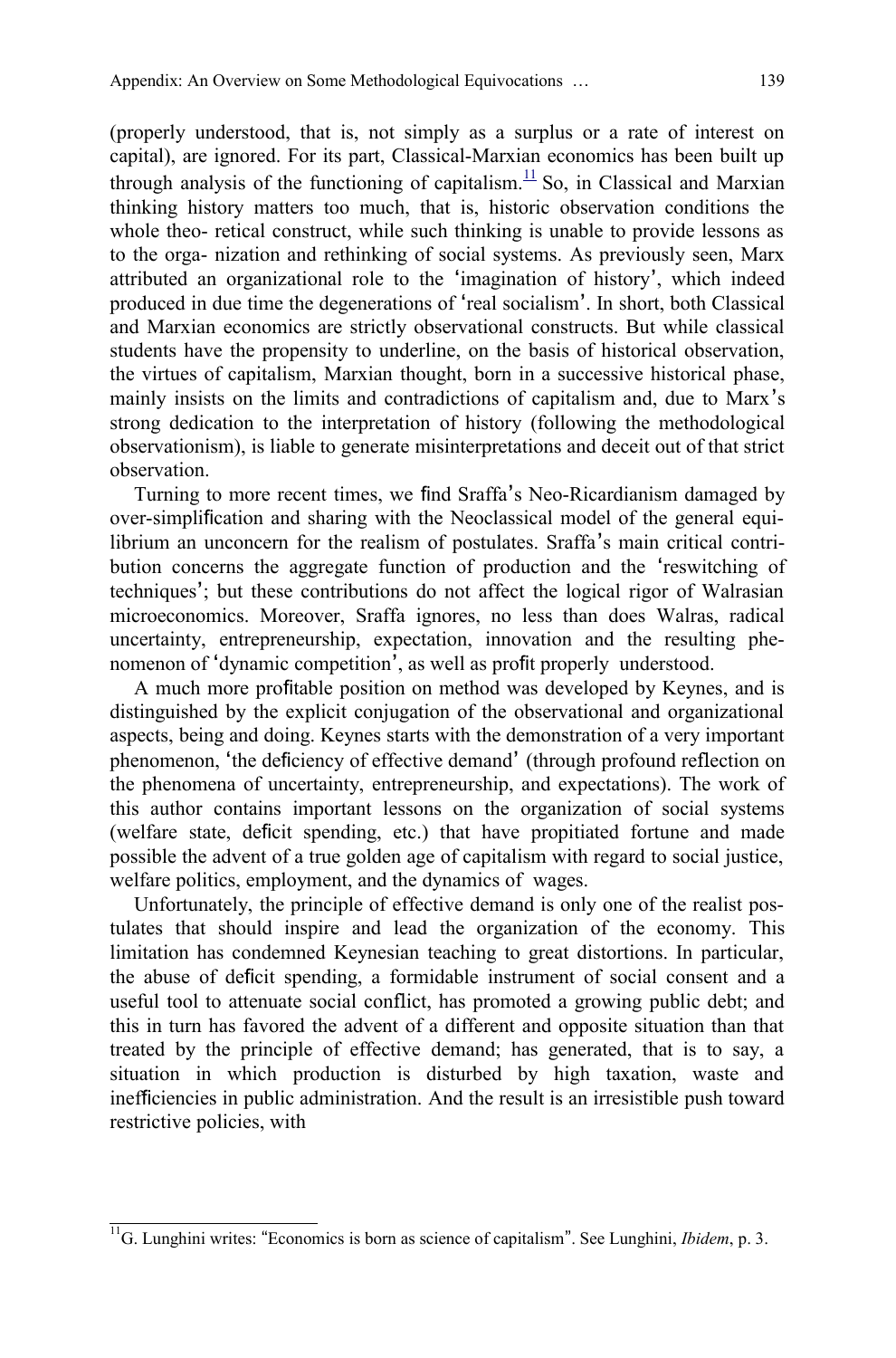a consequent fall of investment, production and the demand for goods. We see, therefore, that the organization and management of the economy need much more than the inspiration of the principle of effective demand.

This confusion on method allows mainstream economics, through clever even if fictitious adjustments (which include the pretense of incorporating Keynes as a special case, the idea of rational expectations, and the introduction of technical progress to the function of production), to preserve its dominating power.

The organization of the economic system must be such as to meet three main exigencies: productive efficiency, social justice and full employment. These exigencies require the theoretical and practical 'separation' of income distribution, with its related conflicts, from the firm, as we have clarified in Chap. 8. But, contrary to this, Neoclassical and Classical-Marxian economics, as well as Sraffian and Keynesian economics, are all based on the hypothesis (suggested by the observation of historical events) that income distribution takes place largely inside the firm. And there is the rub. In fact, the modality of income distribution described above prevents the requisite engagement with these three exigencies. Such a dis- tribution modality is an indispensable constituent part of capitalism, but it is not necessary that it must be so.

The observational method states that the market, the entrepreneur and profit (often identified with the interest on capital) are merely capitalistic organizational institutions. These institutions were disliked by 'real socialism', which therefore attempted the elimination of the market and the entrepreneur; but in doing so generated organizational contradictions worse than the capitalist ones. For their part, social democracies and self-management have held that income distribution should be largely determined inside the firm; but, in this way have fallen into the organizational contradictions underlined above. $\frac{12}{12}$ 

Chapter  $\frac{8}{3}$  shows that the market, the entrepreneur, economic decentralization and the rate of profit (this to be conceived distinctly from the rate of interest on capital, that is, as a fundamental indicator of the degree of success of the entrepreneur's action, but considered apart from its attribution) are all indispensable in modern dynamic economies. But it also demonstrates the importance of overcoming their capitalistic contents, that is, their links with income distribution, in order to make possible the achievement of full employment and social justice, and to avoid the hegemony and great degenerations of the international financial system, etc. These theoretical developments need a method that combines the observation and the organization points of view, and which is able to distinguish

 $12$ J.S. Mill was the only economist that tried to escape this confusion. He asserted the independence of income distribution from production, *underlining that the second is submitted to natural laws and technical requirements, while the* fi*rst is a matter of choice*. But he did not prove such an assertion and this has allowed Neoclassic economists' pretension to prove the dependence of income distribution from production that has caused diffuse prejudices on the organization of the economy.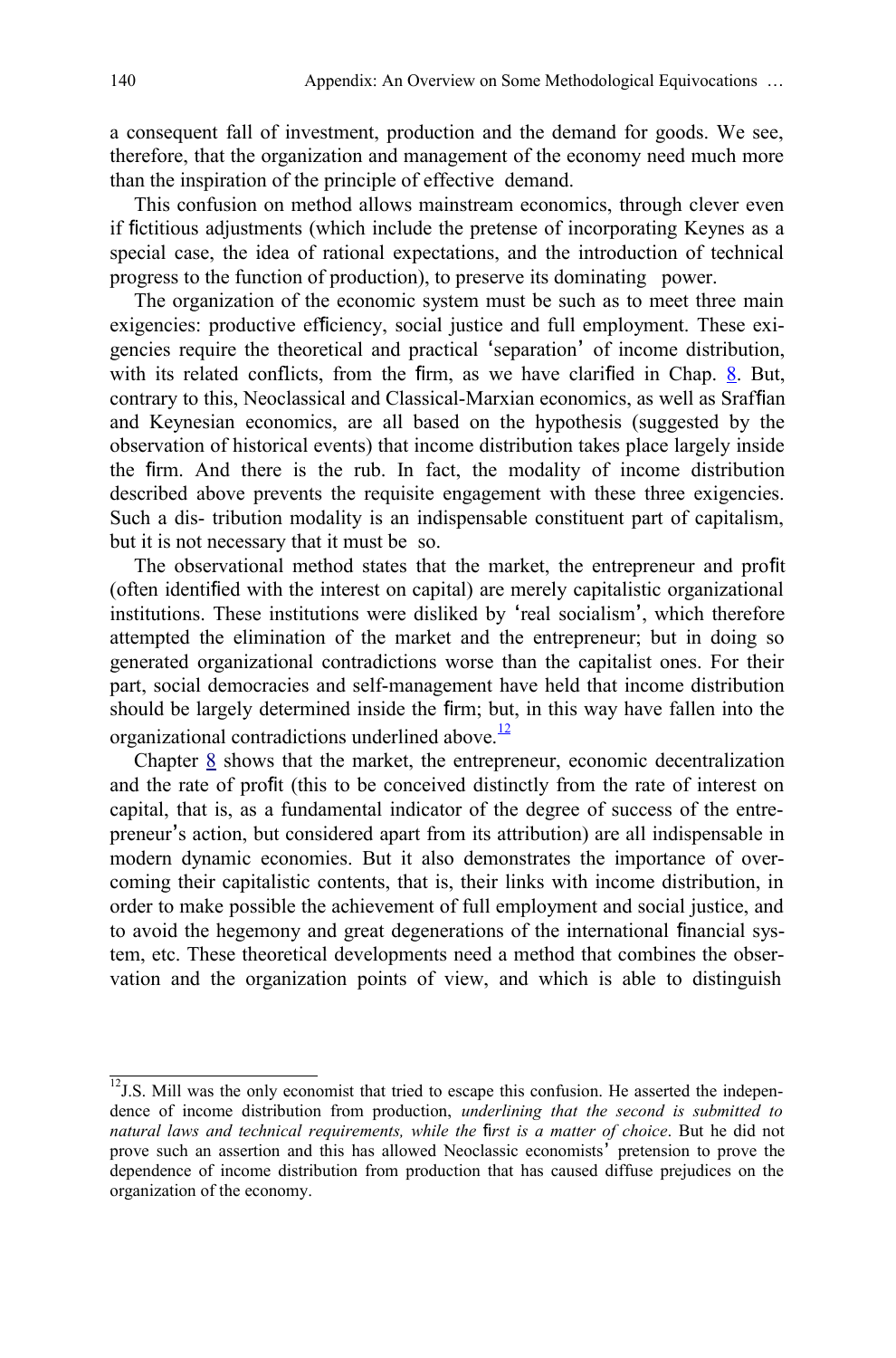'necessity' from 'choice-possibility-creativeness' in the organization, interpretation and management of social systems. More specifically, it needs a method that allows the identification of long-lasting aspects and organizational pillars of social systems, primarily by way of the notions of ontological and functional imperatives and the notion of civilization forms. This is crucial if we are to be able to understand and manage social systems despite their growing nonrepetitiveness caused, in the main, by the technological and scientific progress of modern societies. But this refers to the first part of this Appendix and to Chaps. 2 and 11.

#### Considerations on Christian Social Thought From Galileo to the Encyclical Laudato si

It may be of interest to underline some affinities of our proposal on the method of the social sciences and the Medieval Christian thought, which attributed a great importance to the organizational aspect and, in a sense, to the combination of being and doing. Christian teaching has insisted, from its origin, on some very important ontological imperatives, often specified by Gospel: the role of individual, his dig- nity and the respect for his autonomy and creativeness, tolerance, social justice, the notion of service-power, even though those principles were often confined, in the practice and sometimes due to opportunism, to the spiritual sphere. Moreover, these fecund positions were damaged by some connected shortcomings, e.g. Aquinas' insistence on the labour theory of value and its presumed ethical substance. But

B. Forte has written: "the archaic world and also Greek culture did not know the infinite dignity of the person as a unique and singular historical subjects" (see B. Forte 1991, p. 12).

The vicissitude of Christian social thought is indeed very instructive in relation to the deceitful power of methodological equivocations.<sup>13</sup> A profound lacuna afflicted the Roman Church's organizational view on society: an absence of a distinction between 'necessity' and 'choice-possibility-creativeness', which distinction (as we know) is a true backbone of the organizational view. In consequence, the beginnings of medieval dynamism as a result of the initiative of the capitalist entrepreneur and the capitalist market induced the Roman Church to profess great hostility to three of the basic institutions required by economic dynamics: the entrepreneur, the market and the profit, which it saw as vehicles of exploitation and corruption. The inquiry on the organization of human societies ignored (and still ignores today) the fact that, while the entrepreneur, the market and profit rate (this intended distinctly from the interest on capital and as an account- ability variable, that is in its monitoring role of indispensable indicator of the degree

 $\frac{13}{13}$ For better clarifications on this topic see Fusari (2014), chapter 10, section 10.6 entitled 'Further considerations on religious social thought: faith and reason'.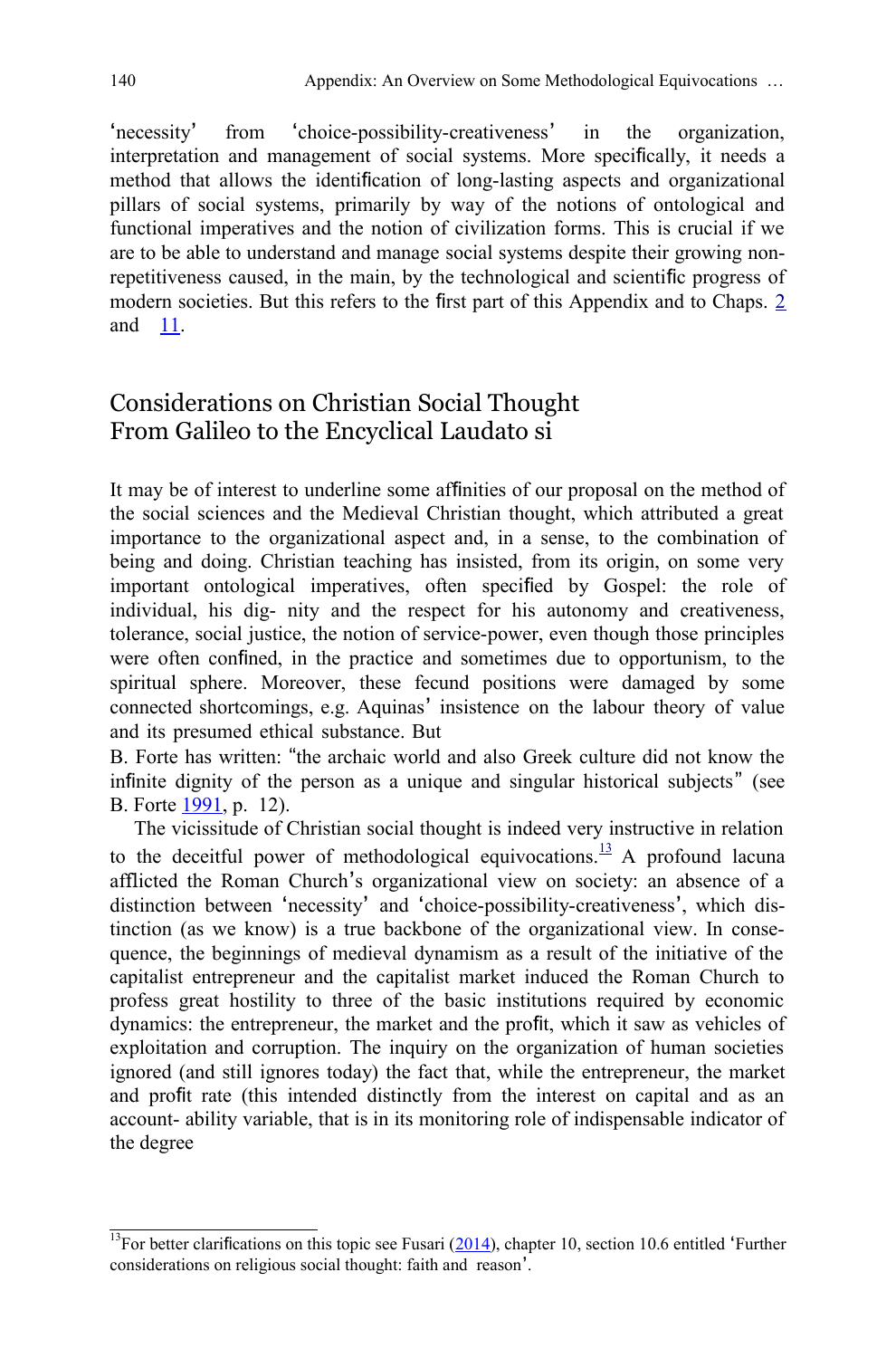of success of the entrepreneur's action but apart from its attribution) are indeed organizational necessities of dynamic societies, their capitalist content simply expresses a choice of civilization.<sup>14</sup> In other words, a primary recommendation of the organizational perspective was ignored: the 'separation principle' between the firm's productive activity and the side of income distribution, with the implied notion of the market as 'a pure mechanism of imputation of costs and efficiency' (see Chap. 8); that is, the market as distinct from its capitalist content.

This confusion establishes a real impotence in the face of capitalist exploitation; it very much contributes to the survival of capitalism as it makes its abolition resemble the throwing out of the dirty bath water (capitalism) along with the baby (that is, the market and the entrepreneur) with very negative consequences on the dynamic motion of modern societies. In fact, this senseless opposition on the part of Roman Christianity against the entrepreneur, the market and profit intended as stamped with an inevitable capitalist imprint, was counteracted by the Protestant ethics (empha- sized by M. Weber), which gave a push to the capitalist spirit. This has resulted in an erroneous observational imprint on the organizational view, that is, an imprint absent from which is the distinction between the organizational necessities of the phase of social historical development in action and the rising civilization form.

In addition, Christian thought pretended to extend the organizational view also to the study of nature, that is, it intended to penetrate the reason why God had created the natural world as it is; a senseless pretence that, due the unfathomable character of divine will, allows the designation of paralyzing organizational forms of human societies in the name of faith. Galileo demonstrated the inappropriateness of such an organizational view for the understanding of the natural world and substituted for it the observational view: a position strongly opposed by the Roman Church for a long time.<sup>15</sup> In the end, the great practical and theoretical success of the observation-verification method for the study of natural phenomena gave rise, by imitation, to a hegemonic extension of the observational method also to social

<sup>&</sup>lt;sup>14</sup>Some effects of misconceptions in this matter are illustrated by the vicissitudes of Italian managerial public firms operating in the market. Initially these firms, under the guidance of great managers, performed very profitable actions in the service of the national economy. But more recently a total disregard for the monitoring role of the profit rate has had very negative effects: instead of producing profits to the advantage of the national budget, public firms have started to 'achieve' ever greater losses, covered through the provision of large endowment funds (end hence public debt) by the state, Meanwhile, the guidance of public entrepreneurs who are loyal to those politicians who have secured their nominations and very high rewards, but lack entrepreneurial skills and attitude, has ensured that the inefficiency of those firms has reached scandalous dimensions.<br><sup>15</sup>When I was a very young man living in a village near to L'Aquila, the missionaries, who every

year came to give sermons in the parish church, opposed with animosity Darwin's teaching concerning biology and even sympathized with the doubts of old people on the movement of rotation and revolution of the Earth. I was scandalized by such an attitude, which made me suspicious of religious thinking. A suspiciousness that persisted till 25 years ago, when my deep historical studies on societies, civilizations and religions existing or once existent on Earth convinced me that Christian religion has been much more favorable than other religions to social development.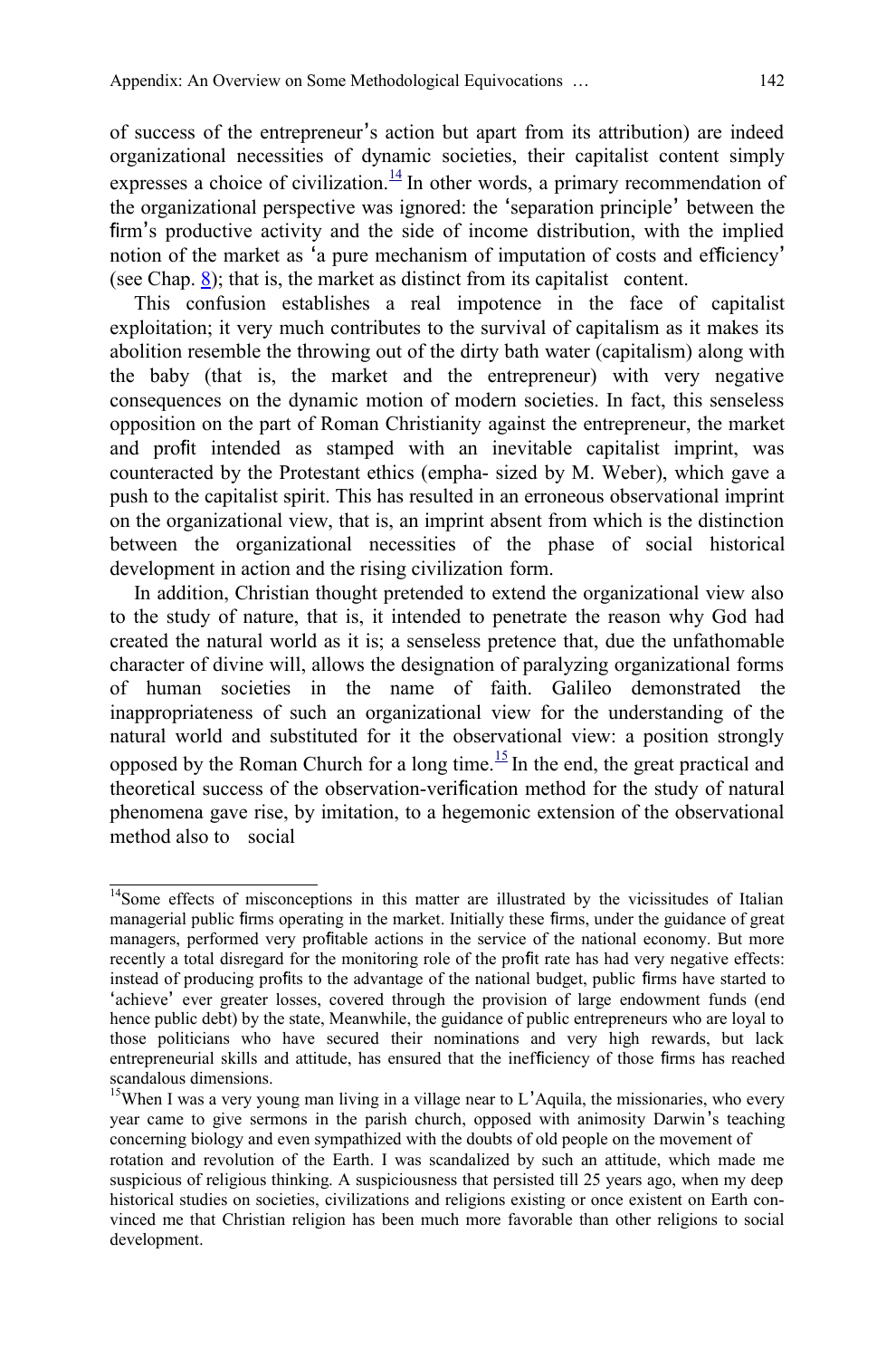sciences: an extension that was helped by the (just considered) ambiguous observational inclination of the organizational view and that has represented a very unfortunate and misleading event indeed.

These methodological misspecifications have deprived the organizational view of Christian social thought of the 'separation' principle, with its enormous power to promote social justice and to warrant the role of the domestic and international financial systems of servants, instead of *masters* of production, that is, putting capital at the service of production, not vice-versa (see section "The Financing System of Firms, the Abolition of Interest Rates and the Principle of Effective Demand", in Chap. 8). The great importance of the above possibilities and perspective for the ecumenical action of the Roman Church and other religions, mainly in underdeveloped countries, is evident; yet such potential actions are opposed by various contradictions and derided as mere utopianism by the dominant, but the- oretically impoverished and at times servile social thought of our day. There is more. The methodological equivocations underlined here leave a deep imprint upon contemporary Christian social doctrine, leaving it unable to oppose the social sci- ence practiced within the universities; an academic social thought that looks with disdain upon Christian social thought, which it considers lacking stringency from scientific point of view, but which has the great merit of being based on substantial good sense.

It is important to recall, at this point, another primary teaching of the Medieval Church, namely, the Franciscan view on the relation between man and natural world. Such a teaching has remained marginal, mainly as a consequence of the push that the natural sciences have given to human skills in the dominating of nature and putting it at the service of society. These results have facilitated the transfer of the observational-experimental method, as author of such marvels, also to the study of human societies, thereby strengthening the presence of domination in their gov- ernment. The well known biblical statement on the mandate given to man to subdue nature has been long interpreted as religious approval of such behavior.

The encyclical states: "But today we cannot avoid acknowledging that *an ecological approach is always obliged to become a social approach* that must integrate justice into discussions of the environment *in order to lend an ear both to the shout of the Earth and of poor men.*" <sup>16</sup> A sort of methodological short circuit emerges here that generates harsher and harsher inconveniencies: the great advance of the natural sciences has entailed the great submission of the natural world to man, and this has favored domination power to the detriment of the notion of service-power evoked by the Gospel. By speaking of the technocratic paradigm, the encyclical criticizes the experimental method as a technique of domination. But which is the alternative method? The encyclical says nothing on this point.

Unfortunately, social encyclicals are quite lacking in method. I have considered this question in my book on *Methodological Misconceptions in the Social Sciences*, mainly in its final chapter. The negative references of the encyclical to the market

<sup>16</sup>Encyclic *Laudato si*, Edizioni San Paolo, p. 62.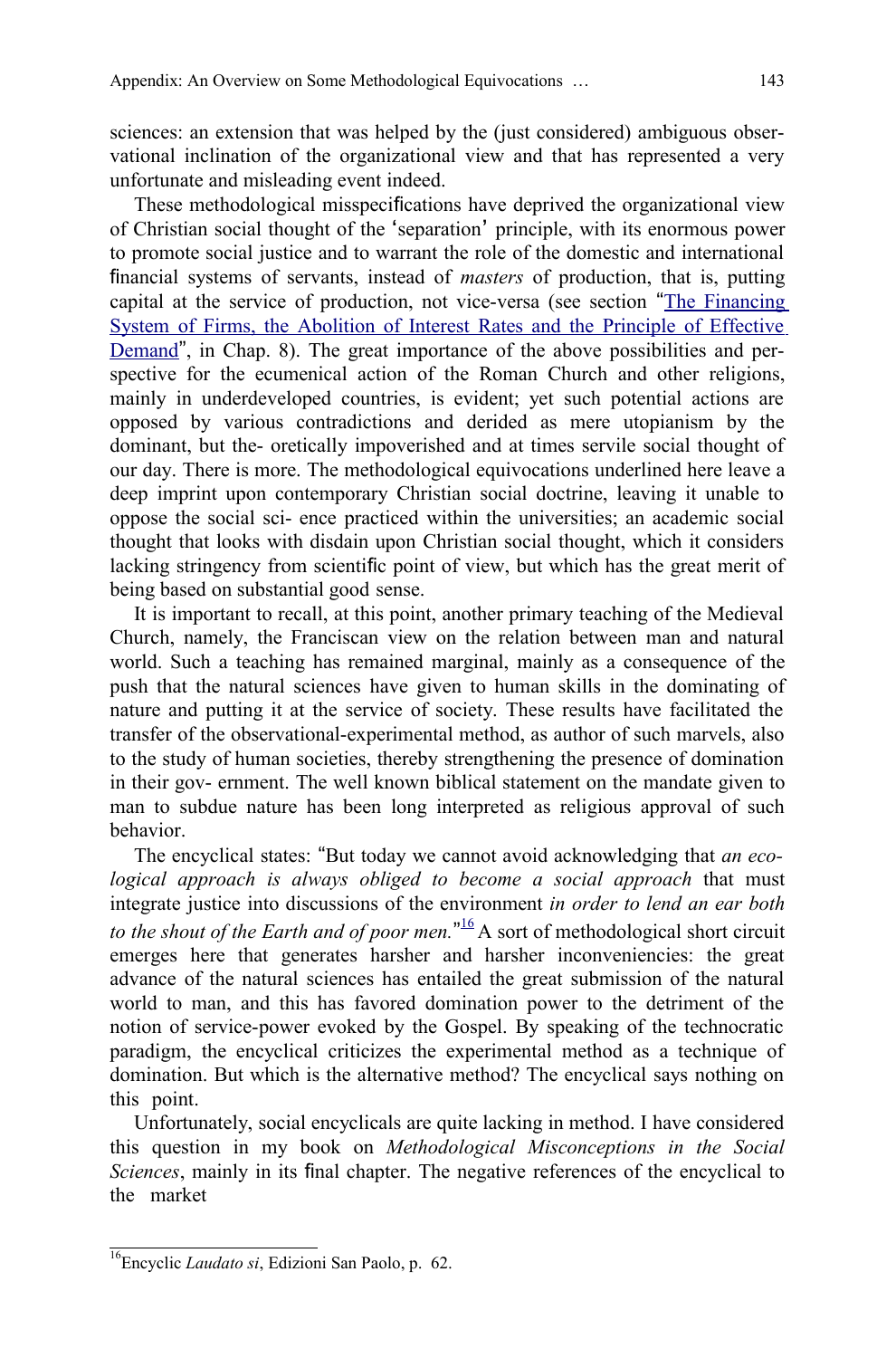and profit may generate serious equivocation. The two organizational forms above that, as we know, constitute important organizational necessities of modern dynamic economies, are nevertheless strongly condemned by the new encyclical; a condemnation based on the hypothesis that those institutional forms have necessarily capitalist content. The encyclical does not pay attention to scientific (and hence methodological) aspects, probably as a consequence of the evident unreliability of current social science. Consequently, there is no perception of the merit, for the understanding and government of modern human societies, of the organizational vision of the Medieval Church.

The encyclical says: "if… we do not know objective truth or principles as universally valid, laws are considered as arbitrary formulations and hence obstacles to avoid".<sup>17</sup> But the encyclical says nothing on the way to derive objective truths, of the kind, for instance, of what we call 'organizational necessities'. This episte- mological limitation works to the advantage of pseudosocial science; in particular, its implications serve the interests of autocratic rulers and financial speculators.

Science has garnered great prestige from the benefits it has given to humankind; therefore, the mystifications enacted in its name exert great influence if they are not unmasked. If we are to efficaciously combat the mystification of pseudo-social sciences, it is necessary to start again from the organizational vision of the Medieval Church but referred to society (albeit, this time, not extended to natural world). That is, it is necessary to start from the clarification of the equivocation expressed by Galileo's condemnation. The achievements of the natural sciences and the domi- nation logic implied by the experimental method have favored a great development of the capitalist world.<sup>18</sup> But this impulse seems to be exhausting itself.

Christian social thought can offer, through its organizational vision, an important scientific contribution; one that promises to mitigate the great confusion that human societies are living through today. But such a contribution is conditioned on a propensity to innovate, and Roman Church has learned, through long experience, to distrust innovation and the innovative spirit. The cultural revival that followed Feudal times was very much propelled by the monasteries and other religious institutions within which famous thinkers enunciated fearless innovations. The interlude of the great and irreverent culture of Humanism followed, together with the torment of schisms, reformations and counter reformations. Afterwards, the naturalist landfall of the cultural efflorescence of the Renaissance opened the road to the great technical and scientific developments of the modern world; but this nat- uralist landfall has favored the blindness and aridity of current social thinking.

The cautious conservative attitude that these vicissitudes have fostered in the Roman Church appear today culpable, for it is guilty of serious omissions. In fact, the ecumenical action of the Church is in need (as previously seen) of great

 $\frac{17}{7}$ *Ibidem*, p. 120.

<sup>&</sup>lt;sup>18</sup>Calvinism, which connected the notion of predestination with the success achieved during one's life, and hence identified economic success as a sign of predestination, blessed the work of capitalism far beyond the more appropriate Lutheran insistence on duty and responsibility. See, on this matter, A. Fusari, *Human adventure*, pp. 606–613.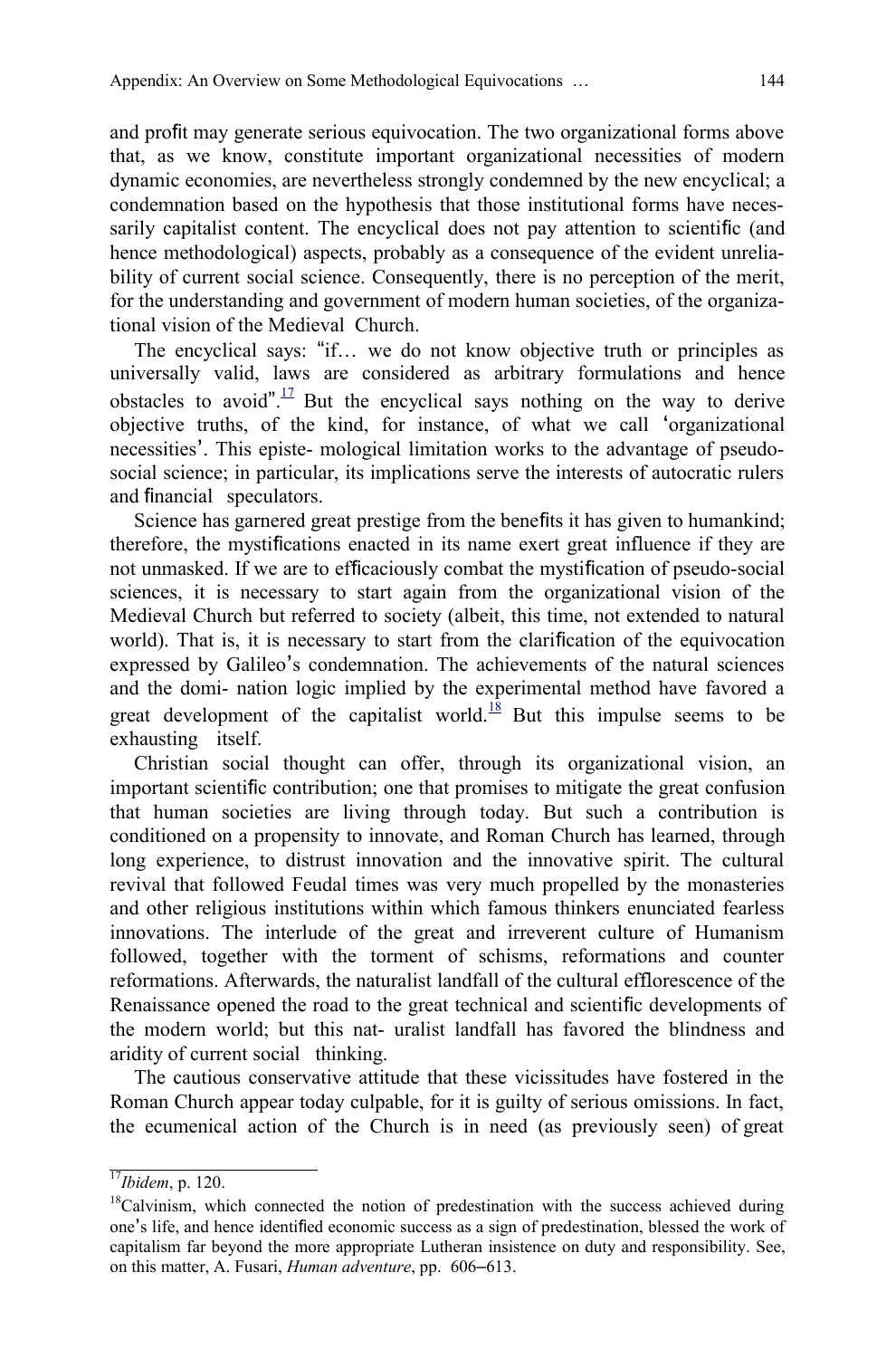innovations carried out in social thought, primarily through the 'separation principle', which should be facilitated by the openness and fertile intellectual position of Christianity in the field. We hope that our analysis may stimulate an awareness of such need and intellectual fertility, thus opening the door to the connected great perspectives.

So deep methodological misconceptions of social thought greatly affects ethics. The clash of civilizations and cruel oppositions between people and social systems that bathed in blood the first half of the last century are at work also in the present day; a product largely of the way that Western social and philosophical thoughts has conceived of the question of ethical values, mainly through the hegemony of cultural relativism that postulates a kind of free choice with regard to ethics and civilization forms. As we know, ethical relativism has been (and is) complemented by a no less erroneous notion: cultural absolutism, assessing that ethical values are a matter of faith (see Chap. 12). There is a scientific way to overcome these misconceptions; it is represented by what I call *ethical objectivism*, that is, the demonstration that very important values can be the object of scientific investigation, a matter on which this booklet and some other books of mine $\frac{19}{2}$  insist, pretending to show the scientific nature of important values.

Unfortunately, this scientific possibility is denied by many social scientists who claim to adhere to a version of 'Hume's law' that ethical judgments cannot be derived from factual judgments. But Hume in fact was very cautious with regard to such a presumed law, which has been loudly proclaimed by more recent students and, in a sense, consecrated by the Weberian notion of 'diffuse rationality', that is, the spontaneous tendency of social systems in the very long run towards organi- zational rationality through selective processes of trial and error (for discussion on this see, Chap. 9 on Weber and paragraph 10.7 on Hume in my book 'Methodological Misconceptions…').

Let me give some important examples of ethical principles that can be scientifically expressed through the organizational method. The Christian religion states that men are God's sons and, as such, brothers. This implies principles of solidarity and equal dignity among men. The scientific content of these two principles can be proved by reasoning on the question of individual skills, considered in relation to the rational and efficient organization of human societies. We have treated this topic widely in Chap. 7. Here it is enough to repeat that these skills vary greatly among individuals, and that they are allotted at random among men (and, we may add, also among animals) by a 'natural lottery'. A primary need in the development of human societies and the self-fulfillment of each individual, and in the increasing of the degrees of personal satisfaction, concerns the knowledge and appropriate use of individual skills. To meet this need requires the ethical principle of equal dignity and of solidarity, combined with the separation principle. (These principles go well beyond the ethical content that the scientifically wrong theory of labour value pretends to express). People are very eager to use their skills, especially their

<sup>&</sup>lt;sup>19</sup>See Eskedt and Fusari  $(2010, 2014)$ .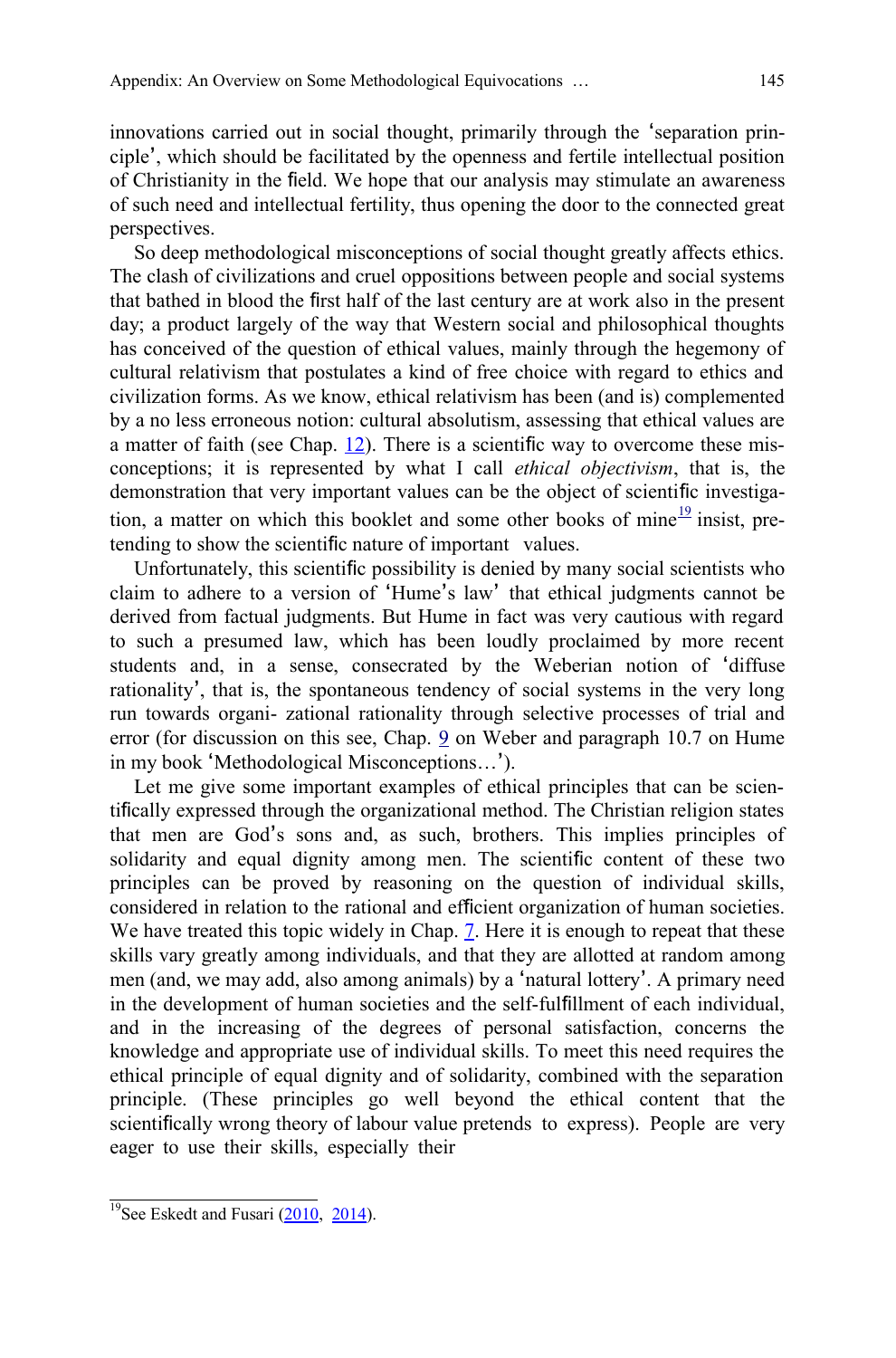highest ones, independently of making money through them (separation principle). Living in poverty, Vincent van Gogh painted masterpieces; if he had not been so poor he probably would have produced more paintings, but if he sold his paintings at today prices he would no doubt have produced less valuable works, for wealth dissipates energy and corrupts the will. It is a primary interest and desire of the individual to use his skills. Only the lowest and disgusting jobs need monetary incentives in order to be practiced. We have seen all this in our discussions of Dunatopian society. It is not enough to proclaim *the duty of mercy* for the humble and afflicted peoples; it also needs to insist on the 'necessity' of such a duty as required by reasons of rationality and organizational efficiency of social systems.

It is striking to observe that the above ethical principles, fundamental for the efficient organization and development of human societies and decisive for individuals' satisfaction and self-fulfillment, have been badly violated everywhere in the world. The ancient Greeks had great consideration for the individual, but with strong limitations: non-Greeks were considered barbarians and Aristotle accepted slavery as natural. The Church proclaimed the abolition of slavery, but accepted the institution of serfdom. A vast range of skills belonging to the masses of slaves and serfs remained undiscovered. Racism is present even in our own days. Gypsies set their sons to robbery instead of sending them to school; billions of children live in conditions of total decay in underdeveloped countries, as in Europe during the great industrial revolution and in the Sicilian mines of G. Verga's novel *Rosso Malpelo*. The Muslim world discriminates against one half of its population, women— consigning theirs skills to oblivion. Living conditions in the world would have been higher and the development of civilizations more rapid and enjoyable if the skills of so many down-and-outs had been put to good use. Men are different and equal to each other: different in skills and dispositions, equal in dignity. This observation and principle merits great consideration: *ethical principles of equal dignity and solidarity represent indeed great* '*organizational necessities*'*, thereby partaking of a scienti*fi*c substance*.

I do not see any reason why, in the name of factuality, the study of "the list of crimes, the follies and the misfortune of mankind", as Gibbon defined human history, should have scientific character and instead the search for institutions, organizational proposals, etc. directed to prevent these follies must be considered absent of scientific content.

What we see in the landscape of social thinking is something similar to Galileian vicissitude, but with opposite content: as we said, in Galileo's time the Roman Church wrongly proclaimed the extension of hers organizational view also to the study of nature, contrary to Galileo's observational-experimental proposal on method; in our time, by contrast, social science wrongly insists on the extension of the observational view also to the social world, in opposition to the much more pertinent organizational view.

Long historical experience shows, let's repeat, that the best guarantee for the survival of capitalism is constituted by the refusal of the market and profit, in the absence of a specification that the refusal must be referred to the *capitalist* market and profit.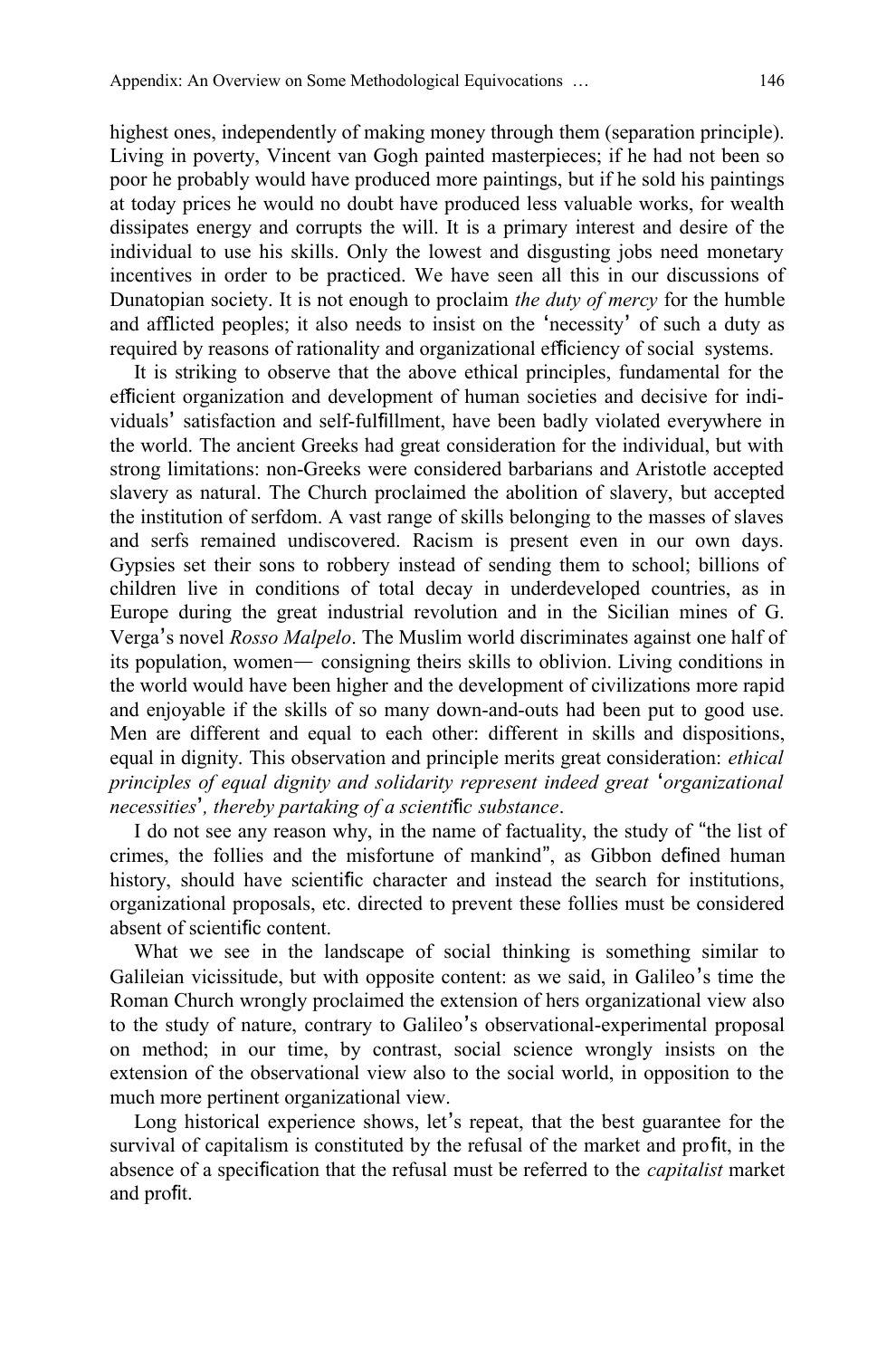Two teachings of the Medieval Church seem to express quasi-prophetical intuitions in the light of modern experience: its organizational vision, albeit referred to human societies only and not also to natural world; and Franciscan ecological teaching. The organizational vision has been defeated by the extension of the method of the natural sciences to social thought, in opposition to the previous pretension of extending that vision also to the study of the natural world, by which the Church opposed Galileo. For its part, the Franciscan ecological conception has been neglected due to impressive technological achievements that have seemed to give substance to the biblical statement on man as master of the world, thus probably contributing to the acceptance of the hegemony of the experimental method by Christian social thought.

The recent encyclical dedicated to Franciscan ecological thought merits great attention. But the encyclical will find it difficult to yield results in the absence of a recovery of the organizational vision, in particular, if the 'necessity' of the market and profit rate, but conjugated to the separation principle, is not understood. If these 'necessities' continue to be considered as indissolubly linked to their capitalist contents, we shall remain imprisoned in capitalism and its great scientific ally, the observation-experimental method as used in the study and interpretation of the social world.

To be affective, the message of '*Laudato si*' needs to remedy the lack of scientific character that afflicts social thought, thereby allowing for the clarification of the organizational necessities and ethical objectiveness that this booklet largely discusses. Hitherto, the dynamics of Earthly societies has been driven by a predator spirit and domination attitude; in our days, it is an urgent need that it be based on the spirit of service.

Eighteen centuries were required to come from Archimedes and Alexandrian School's scientific achievements to Galilei (and specifically, to come from a well known insight of Aristarchus of Samos, adverse to Ptolemaic system, to Copernicus). I dare hope that the substantial correctness and fecundity of some insights of Medieval Christian thought on the method of social sciences will be quickly perceived after five centuries of growing confusion. Modern dynamic world cannot further wait for clarifications; even more Christian teaching and action, which have mainly to do with society, cannot wait for clarifications.

#### References

Campanella, T. (1990). *Sun City*. La Spezia: Fratelli Melita Editori

Commons, J. R. (1990). *Institutional economics : Its place in political economy*. New Brunswick, London : Transaction Publishers

Darwin, C. (2006). *The origin of species*. Turin: Bollati-Boringhieri

Forte, B. (1991). *Theology of history*. Brescia: Edizioni Paoline

Dewey, J (2003). *Political writings*. Rome: Donzelli

Delorme, R. & K. Dopfer, edited by (1994). *The political economy of diversity. Evolutionary perspectives on economic order and disorder*. Edward Elgar